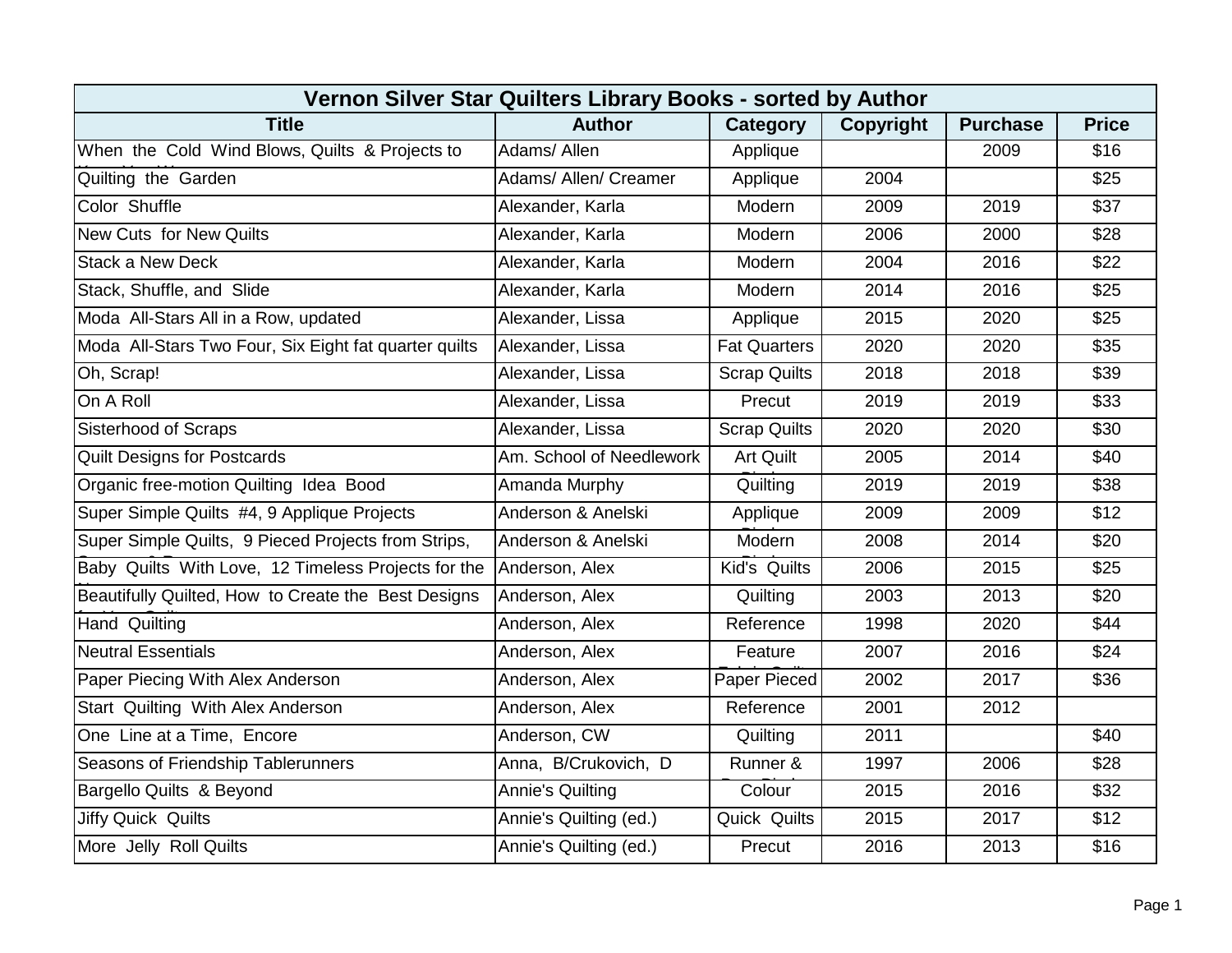| Vernon Silver Star Quilters Library Books - sorted by Author     |                          |                     |                  |                 |              |  |  |  |
|------------------------------------------------------------------|--------------------------|---------------------|------------------|-----------------|--------------|--|--|--|
| <b>Title</b>                                                     | <b>Author</b>            | Category            | <b>Copyright</b> | <b>Purchase</b> | <b>Price</b> |  |  |  |
| More Quick & Easy Quilts for Kids                                | Annie's Quilting (ed.)   | Kid's Quilts        | 2017             | 2018            | \$25         |  |  |  |
| Precut Table Runners & Toppers                                   | Annie's Quilting (ed.)   | Runners &           | 2017             | 2018            | \$16         |  |  |  |
| Solids, Stripes, Circles, and Squares                            | Armbrester, Pippa Eccles | Modern              | 2012             | 2011            | \$34         |  |  |  |
| Applique Inside the Lines, 12 Projects to Embroider &            | Armstrong, Carol         | Applique            | 2003             | 2012            | \$40         |  |  |  |
| <b>Best in Show</b>                                              | Armstrong, Carol         | Applique            | 2009             | 2019            | \$35         |  |  |  |
| Let's Do Lunch                                                   | <b>Atkinson Designs</b>  | Runner &            | 2008             | 2009            | \$20         |  |  |  |
| Winners Bouquet (3 Templates)                                    | <b>Atkinson Designs</b>  | Equipment           |                  | 2009            | \$30         |  |  |  |
| Happy Hour, Relax & Enjoy                                        | Atkinson, Terry          | Modern              | 2007             | 2010            | \$15         |  |  |  |
| Romantic Quilts, Lush & Lovely Projects for Your                 | Aust. Patch & Quilt Mag. | Traditional         | 2004             | 2011            | \$30         |  |  |  |
| Mad About Plaid! Quilts from Classic Fabrics                     | Bacon, Debbie            | <b>Scrap Quilts</b> | 2004             | 2013            | \$39         |  |  |  |
| Celtic Art, The Methods of Construction                          | Bain, George             | <b>Art Quilts</b>   | 1951             | 2012            | \$31         |  |  |  |
| <b>Quilt the Seasons</b>                                         | Baker, Barbara & J. Boe  | Seasonal            | 2004             | 2007            | \$30         |  |  |  |
| ABC 3-D Tumbling Blocksand More!                                 | Baker, Marci             | Traditional         | 2010             | 2012            | \$39         |  |  |  |
| Inspiring Improv                                                 | <b>Ball, Nicholas</b>    | Reference           | 2019             | 2020            | \$30         |  |  |  |
| Maverick Quilts: Using Large-Scale Prints& Panels                | Ballard, Alethea         | Feature             | 2011             | 2011            | \$20         |  |  |  |
| Quiltscapes 11                                                   | Barker, Rebecca          | Art                 |                  | 2019            | \$40         |  |  |  |
| Quilting Dot to Dot                                              | Barnes, Cheryl           | Quilting            | 2006             | 2018            | \$26         |  |  |  |
| Quilter's Color Club: The Secrets of Value, Temp. &              | Barnes, Christine        | Colour              | 2011             | 2007            | \$10         |  |  |  |
| Stitching to Dye in Quilt Art                                    | Barnes, Christine        | <b>Art Quilts</b>   | 2018             | 2019            | \$37         |  |  |  |
| Maple Leaf Quilts, 12 Projects, 9 Triangle                       | Baros, Ilene             | Seasonal            | 2008             | 2008            | \$20         |  |  |  |
| Advancing On with the Square in a Square Technique Barrows, Jodi |                          | Equipment           | 1996             | 2012            | \$20         |  |  |  |
| Borders By the Square, Using the Square in a                     | Barrows, Jodi            | Equipment           | 1998             | 2007            | \$32         |  |  |  |
| Moving on With Diamonds, Square in a Square                      | Barrows, Jodi            | Equipment           | 2007             | 2007            | \$30         |  |  |  |
| Square in a Square                                               | Barrows, Jodi            | Equipment           | 1996             | 2012            | \$35         |  |  |  |
| <b>Spectacular Rectangles</b>                                    | Bartos, Ilene            | Modern              | 2010             | 2015            | \$35         |  |  |  |
| <b>Magic Tiles</b>                                               | Bassett, Kathleen        | Modern              | 1995             |                 | \$10         |  |  |  |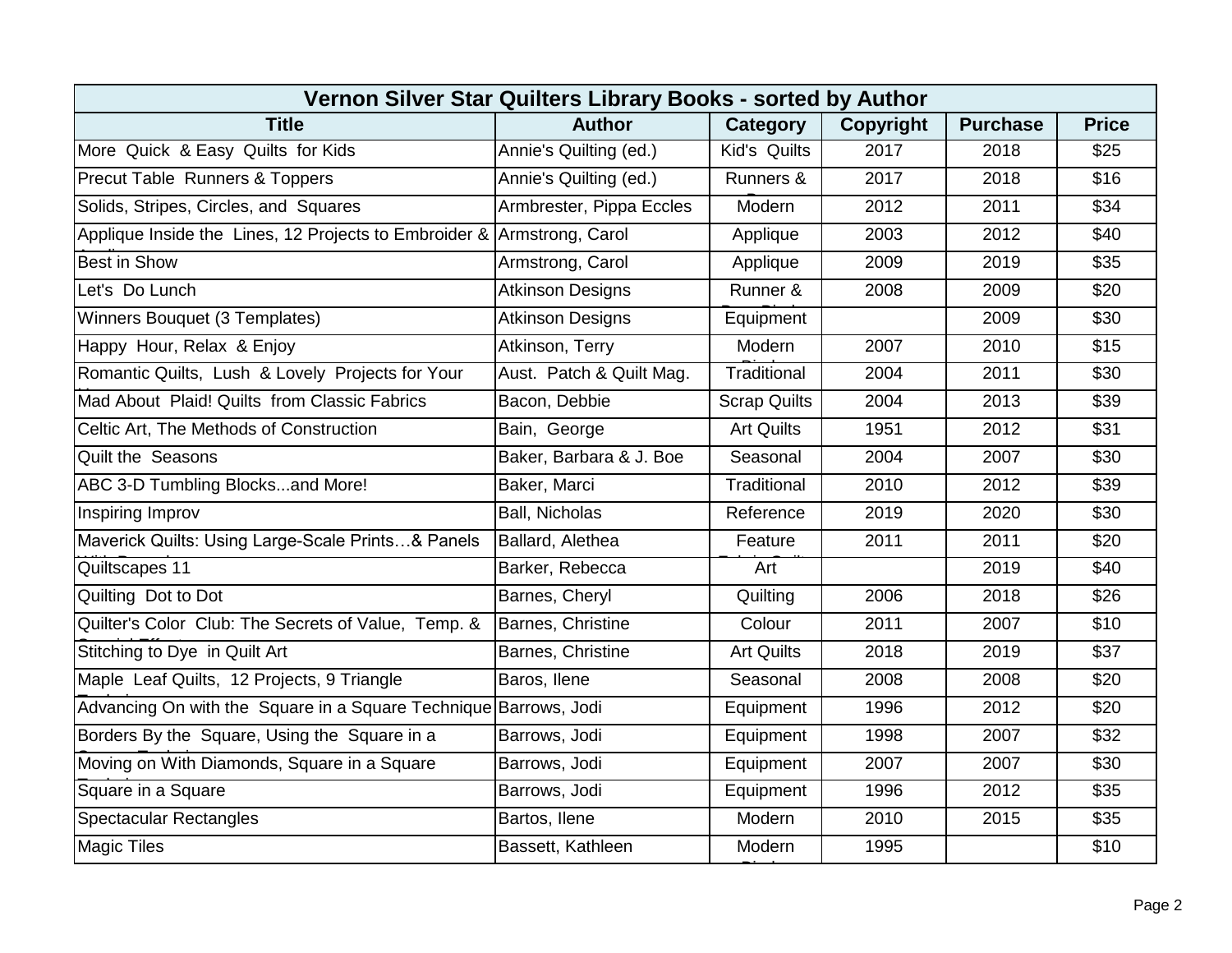| Vernon Silver Star Quilters Library Books - sorted by Author |                               |                      |                  |                 |              |  |  |  |
|--------------------------------------------------------------|-------------------------------|----------------------|------------------|-----------------|--------------|--|--|--|
| <b>Title</b>                                                 | <b>Author</b>                 | Category             | <b>Copyright</b> | <b>Purchase</b> | <b>Price</b> |  |  |  |
| Threads: The basics and beyond                               | <b>Bates Debbie</b>           | Reference            | 2015             | 2012            | \$20         |  |  |  |
| Modern Log Cabin Quilting, 25 Quilts & Patchwork             | Beal, Susan                   | Log Cabin            | 2010             | 2016            | \$22         |  |  |  |
| <b>Beautifully Embellished Landscapes</b>                    | Becker, Joyce                 | <b>Art Quilts</b>    | 2006             |                 | \$27         |  |  |  |
| Landscape Quilting, DVD                                      | Becker, Joyce                 | <b>Art Quilts</b>    |                  | 2011            | \$30         |  |  |  |
| Applique for Baby, 20 Nursery Projects                       | Beesley, T/ Boerens, T        | Kid's Quilts         | 1999             | 2012            | \$26         |  |  |  |
| Thoroughly Modern Dresden                                    | Belden, Anelie                | Modern               | 2009             | 2010            | \$25         |  |  |  |
| <b>Bloom Creek Quilts</b>                                    | Bellino, Vicki                | Traditional          | 2010             | 2017            | \$10         |  |  |  |
| East-Meets-West Quilts                                       | Belyea, Patricia              | Asian                | 2017             | 2018            | \$42         |  |  |  |
| Let's TwistAgain, More PinwheelsMore FunMore Bergren, Marsha |                               | Equipment            | 2011             | 2012            | \$24         |  |  |  |
| Landscape in Contemporary Quilts, Design &                   | Berlyn, Ineke                 | <b>Art Quilts</b>    | 2006             | 2014            | \$30         |  |  |  |
| <b>Bargello Quilts In Motion</b>                             | Berry, Ruth Ann               | Colour               | 2014             | 2016            | \$32         |  |  |  |
| <b>Stunning 3D Quilts Simplfied</b>                          | Berry, Ruth Ann               | Traditional          | 2020             | 2020            | \$45         |  |  |  |
| Quiltmaking by Hand, Simple Stitches, Exquisite              | Beyer, Jinny                  | Quilting             | 2004             | 2009            | \$30         |  |  |  |
| <b>Color Confidence for Quilters</b>                         | Beyer's, Jenny                | <b>Art Quilts</b>    |                  |                 | \$22         |  |  |  |
| <b>Colour Confidence for Quilters</b>                        | Beyer's, Jenny                | Colour               | 1995             | 2018            | \$30         |  |  |  |
| <b>Colour Confidence for Quilters</b>                        | Beyer's, Jenny                | Colour               | 1995             | 2018            | \$30         |  |  |  |
| Quilt Modern Curves and Bold Stripes                         | Black, H; Aschehoug, D        | <b>Curved Quilts</b> | 2020             | 2020            | \$20         |  |  |  |
| Vintage Quilt Revival                                        | <b>Blakesley, Katie Clark</b> | Modern               | 2013             | 2014            | \$30         |  |  |  |
| <b>Modern Art Quilts</b>                                     | Bleweiss, Sue                 | Art                  | 2018             | 2021            | \$39         |  |  |  |
| Quilting Arts Book, (The), Tech. & Inspiration for One-      | Bolton, Patricia              | <b>Art Quilts</b>    | 2008             | 2017            | \$26         |  |  |  |
| Lap Quilting Lives                                           | Bonesteel, Georgia            | Quilting             | 1999             | 2012            | \$23         |  |  |  |
| S is for Scraps                                              | Bong, Gayle                   | <b>Scrap Quilts</b>  | 2010             | 2011            | \$35         |  |  |  |
| Beginner's Guide to Free-Motion Quilting, On Your            | Bonner, Natalia               | Quilting             | 2012             | 2013            | \$20         |  |  |  |
| Next Steps In Machine Quilting                               | Bonner, Natalia               | Quilting             | 2015             | 2002            | \$30         |  |  |  |
| Visual Guide to Free-Motion Quilting Feathers                | Bonner, Natalia               | Quilting             | 2017             | 2018            | \$32         |  |  |  |
| Visual Guide to Creative Straight-Line Quilting              | Bonner, Natalia Whiting       | Quilting             | 2019             | 2020            | \$35         |  |  |  |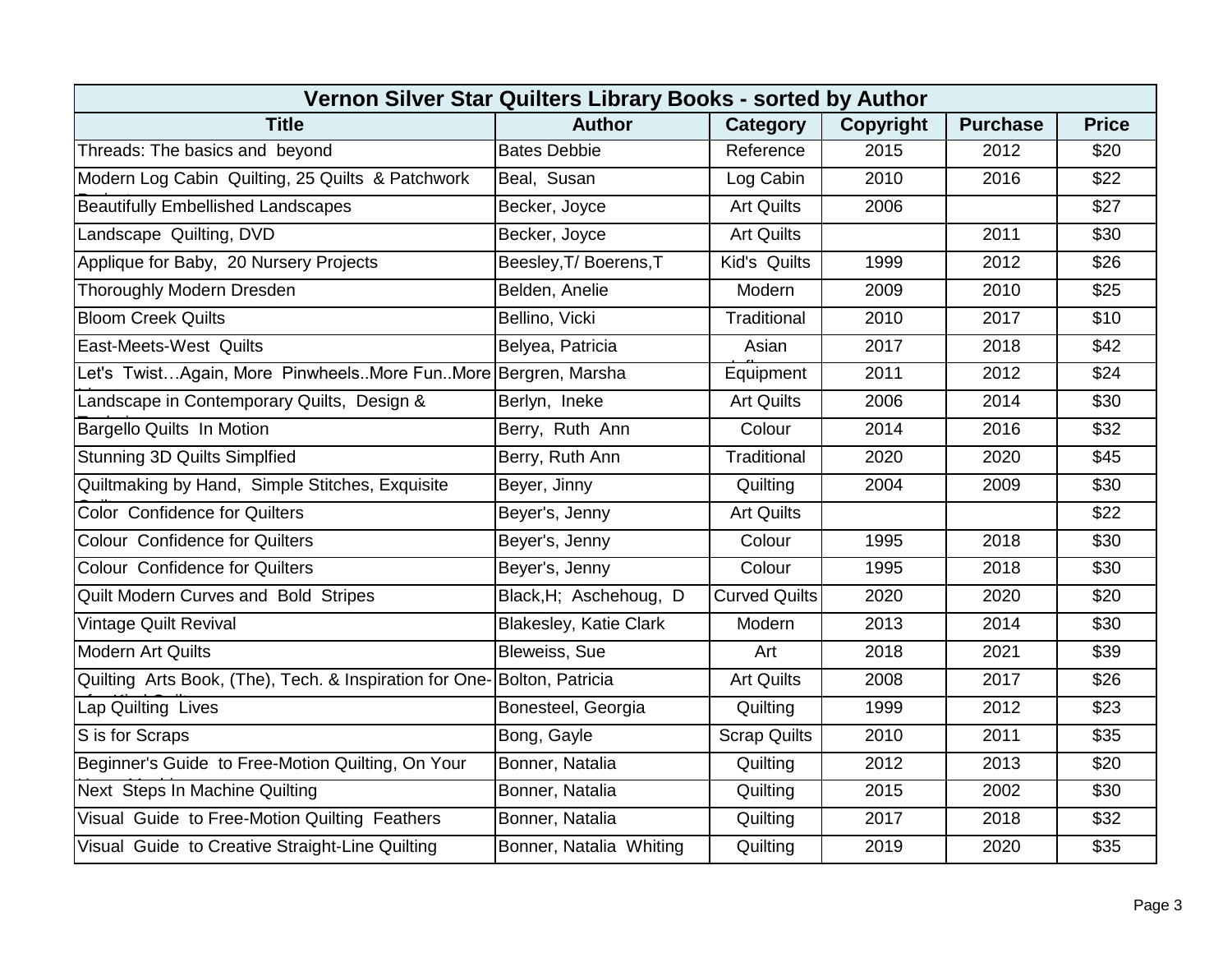| Vernon Silver Star Quilters Library Books - sorted by Author |                          |                     |                  |                 |              |  |  |  |
|--------------------------------------------------------------|--------------------------|---------------------|------------------|-----------------|--------------|--|--|--|
| <b>Title</b>                                                 | <b>Author</b>            | <b>Category</b>     | <b>Copyright</b> | <b>Purchase</b> | <b>Price</b> |  |  |  |
| Modern One-Block Quilts, 22 Fresh Patchwork                  | Bonner/ Whiting          | Modern              | 2013             | 2013            | \$46         |  |  |  |
| <b>Art Quilt Collage</b>                                     | Boschert, Deborah        | <b>Art Quilts</b>   | 2016             | 2017            | \$36         |  |  |  |
| Pillow Pop                                                   | Bostic, Heather          | Modern              | 2013             | 2007            | \$35         |  |  |  |
| Northern Star Quilt, Quilt in a Day Series                   | Bouchard, Sue            | Star Binder         |                  | 2010            | \$15         |  |  |  |
| Dancing Quilts                                               | Bowles, Debbie           | Modern              | 2003             | 2010            | \$35         |  |  |  |
| <b>Scrap Basket Sensations</b>                               | Brackett, Kim            | <b>Scrap Quilts</b> | 2011             | 2009            | \$30         |  |  |  |
| <b>Scrap-Basket Beauties</b>                                 | Brackett, Kim            | <b>Scrap Quilts</b> | 2013             | 2019            | \$20         |  |  |  |
| Scrap-Basket Strips and Squares                              | Brackett, Kim            | Precut              | 2016             | 2012            | \$30         |  |  |  |
| Quilt As You Go Made Modern                                  | Brandvig, Jera           | Quilting            | 2014             | 2014            | \$10         |  |  |  |
| Quilt As You Go Made Vintage                                 | Brandvig, Jera           | Quilting            | 2017             | 2018            | \$40         |  |  |  |
| It's a Wrap II, Sewing New Shapes, Exploring New             | Breier, Susan            | Bags and            | 2010             | 2013            | \$30         |  |  |  |
| It's a Wrap, Sewing Fabric Purses, Baskets & Bowls           | Breier, Susan            | Bags and            | 2006             | 2013            | \$25         |  |  |  |
| Piece & Love                                                 | Brinton & Mann           | <b>Kids Quilts</b>  | 2022             | 2022            | \$40         |  |  |  |
| 150 Blocks for Baby, Mix & Match Designs                     | Briscoe, Susan           | Kid's Quilts        | 2007             | 2010            | \$35         |  |  |  |
| 21 Sensational Patchwork Bags                                | Briscoe, Susan           | Bags and            | 2006             | 2013            | \$30         |  |  |  |
| <b>Fabulous Fat Quarter Bags</b>                             | Briscoe, Susan           | Bags and            | 2009             | 2011            | \$10         |  |  |  |
| The Ultimate Sashiko Source book                             | Briscoe, Susan           | Asian               | 2005             | 2019            | \$30         |  |  |  |
| <b>Quilt Batik</b>                                           | Brown, Cheryl            | Modern              | 2012             | 2013            | \$40         |  |  |  |
| <b>Bed Runners Using Precut Fabrics</b>                      | Brown, Kathy             | Runner &            | 2010             | 2017            | \$30         |  |  |  |
| Easy Batick Landscape Quilts                                 | Brown, Patricia          | <b>Art Quilts</b>   | 2011             | 2012            | \$18         |  |  |  |
| Point, Click, Quilt: Turn Your Photos into Fabulous          | Brubaker Knapp, S        | <b>Art Quilts</b>   | 2011             | 2015            | \$24         |  |  |  |
| <b>Quilt Studio</b>                                          | Brubidge, Pauline        | <b>Art Quilts</b>   | 2000             | 2018            | \$40         |  |  |  |
| Quilt Colour Workshop, Fat Quarterly                         | Bruecher, T/Plus 3       | <b>Art Quilts</b>   | 2014             | 2009            | \$28         |  |  |  |
| Quilts From the Quilt Makers Gift                            | Brumbeau, J./ deMarcken, | Kid's Quilts        |                  | 2016            | \$35         |  |  |  |
| Quilt of Belonging, The Invitation Project                   | Bryan, Esther            | Reference           | 2005             | 2012            | \$25         |  |  |  |
| A Baker's Dozen, 13 Quilts from Jelly Rolls, Layer           | Bryan, M. (copy ed)      | Precut              | 2010             | 2013            | \$28         |  |  |  |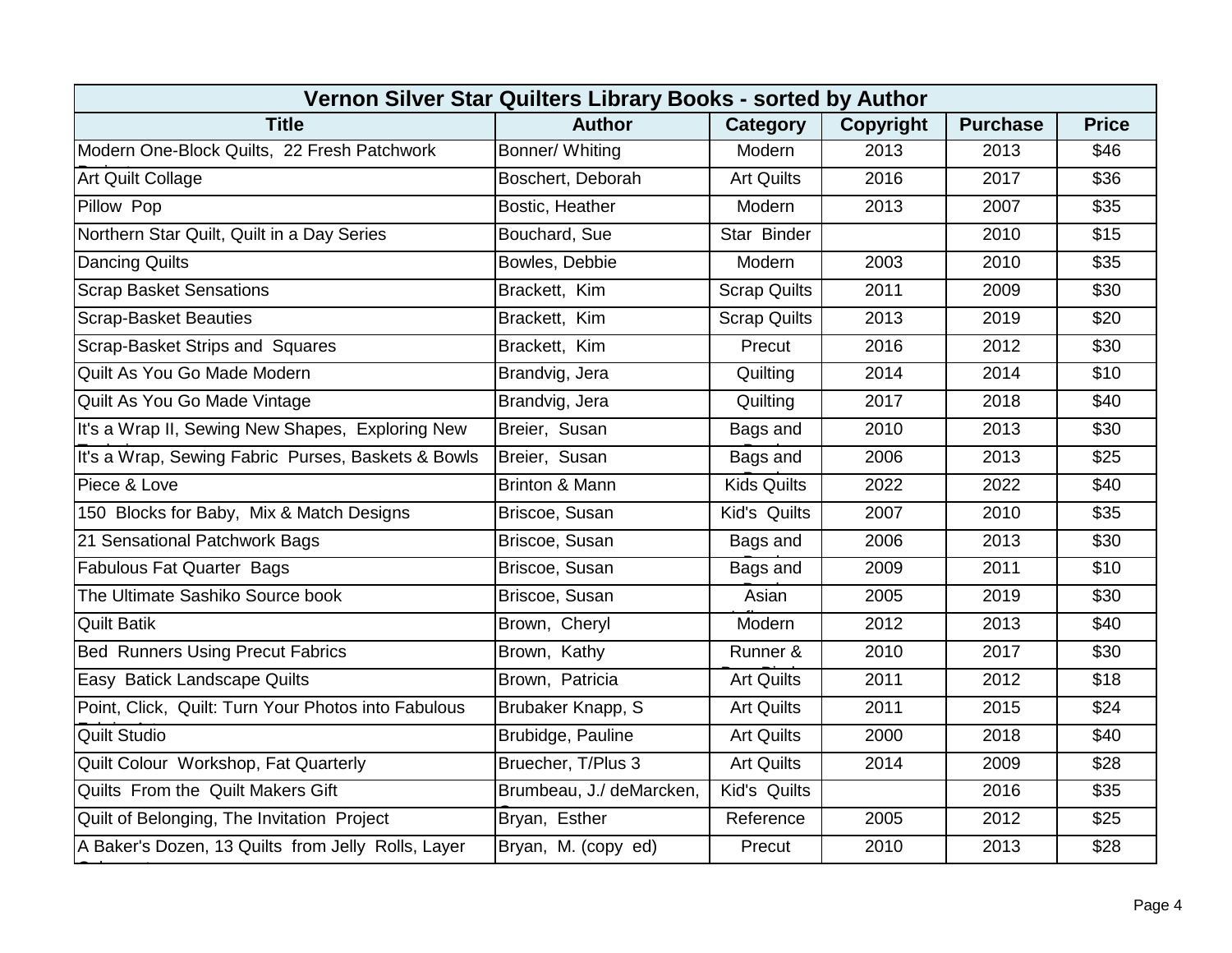| Vernon Silver Star Quilters Library Books - sorted by Author |                          |                     |                  |                 |              |  |  |  |
|--------------------------------------------------------------|--------------------------|---------------------|------------------|-----------------|--------------|--|--|--|
| <b>Title</b>                                                 | <b>Author</b>            | Category            | <b>Copyright</b> | <b>Purchase</b> | <b>Price</b> |  |  |  |
| Modern Rainbow                                               | Bryan, rebecca           | Modeern             | 2015             | 2020            | \$35         |  |  |  |
| <b>Modern Triangle Quilts</b>                                | Bryan, Rebecca           | Modern              | 2017             | 2020            | \$45         |  |  |  |
| Earthly Delights, The Perfect Finish                         | Buckley, Karen           | Borders &           | 2006             | 2013            | \$20         |  |  |  |
| Hand Dyed Fabric Made Easy                                   | Buffington, Adriene      | <b>Art Quilts</b>   | 1996             | 2018            | \$10         |  |  |  |
| Legends, 9 Quilts Inspired by Earth, Sea & Sky               | Burch, Laurel            | <b>Art Quilts</b>   | 2007             | 2010            | \$22         |  |  |  |
| Sew Wild, Creating with Stitch & Mixed Media,                | Burke, Alisa             | <b>Art Quilts</b>   | 2011             | 2016            | \$30         |  |  |  |
| Day & Night Quilt, Incl. Template                            | Burns, E/ Countess, M    | General             | 2009             | 2010            | \$30         |  |  |  |
| Birds in the Air, Quilt in a Day Series                      | Burns, Eleanor           | Traditional         | 2001             | 2009            | \$26         |  |  |  |
| Easy Strip Tulip, Quilt in a Day Series                      | Burns, Eleanor           | Traditional         | 1999             | 2009            | \$23         |  |  |  |
| Garden Lattice Quilts, Quilt in a Day Series                 | Burns, Eleanor           | General             | 2002             | 2010            | \$23         |  |  |  |
| <b>Underground Railroad Sampler</b>                          | Burns, Eleanor           | Traditional         | 2003             | 2015            |              |  |  |  |
| 180 Doodle Quilting Designs                                  | Burns, Karen             | Quilting            | 2016             | 2021            | \$40         |  |  |  |
| <b>Rock Solid</b>                                            | Burns, Karen M           | Modern              | 2017             | 2020            | \$30         |  |  |  |
| <b>Terrific T-Shirt Quilts</b>                               | Burns, Karen M.          | Feature             | 2016             | 2015            | \$25         |  |  |  |
| Scraps to You, Too                                           | Caffrey, Debbie          | <b>Scrap Quilt</b>  | 1998             | 2018            | \$12         |  |  |  |
| Best of Moda Bake Shop                                       | Calle, Lisa              | Precuts             | 2020             |                 | \$39         |  |  |  |
| First Steps to Free-Motion Quilting                          | Cameli, Christina        | Quilting            | 2013             | 2015            | \$32         |  |  |  |
| Step-By-Step Free Motion Quilting                            | Cameli, Christina        | Quilting            | 2015             | 2008            | \$26         |  |  |  |
| Squares & Triangles, 13 Patterns for Innovating &            | Campbell, Elsie M        | <b>Scrap Quilts</b> | 2011             |                 | \$28         |  |  |  |
| <b>Woven Quilted</b>                                         | Caplinger, Mary Anne     | Traditional         | 1995             | 2018            | \$30         |  |  |  |
| Trip to Ireland                                              | Carlson, Elizabeth Hamby | Traditional         | 2002             | 2018            | \$20         |  |  |  |
| Free-Style Quilts, A "No Rules" Approach                     | Carlson, Susan           | <b>Art Quilts</b>   | 2000             | 2012            | \$28         |  |  |  |
| <b>Star-Studded Quilts</b>                                   | Carter, Roxanne          | <b>Star Quilts</b>  | 2004             | 2018            | \$18         |  |  |  |
| 101 Log Cabin Blocks, Full-sized Foundation                  | Causee, Linda            | Log Cabin           | 1997             | 2007            | \$38         |  |  |  |
| Log Cabin Borders & Corners                                  | Causee, Linda            | Borders &           | 2003             | 2009            | \$38         |  |  |  |
| Quilt Labels, Foundation-Pieced                              | Causee, Linda            | Reference           | 2004             | 2003            | \$20         |  |  |  |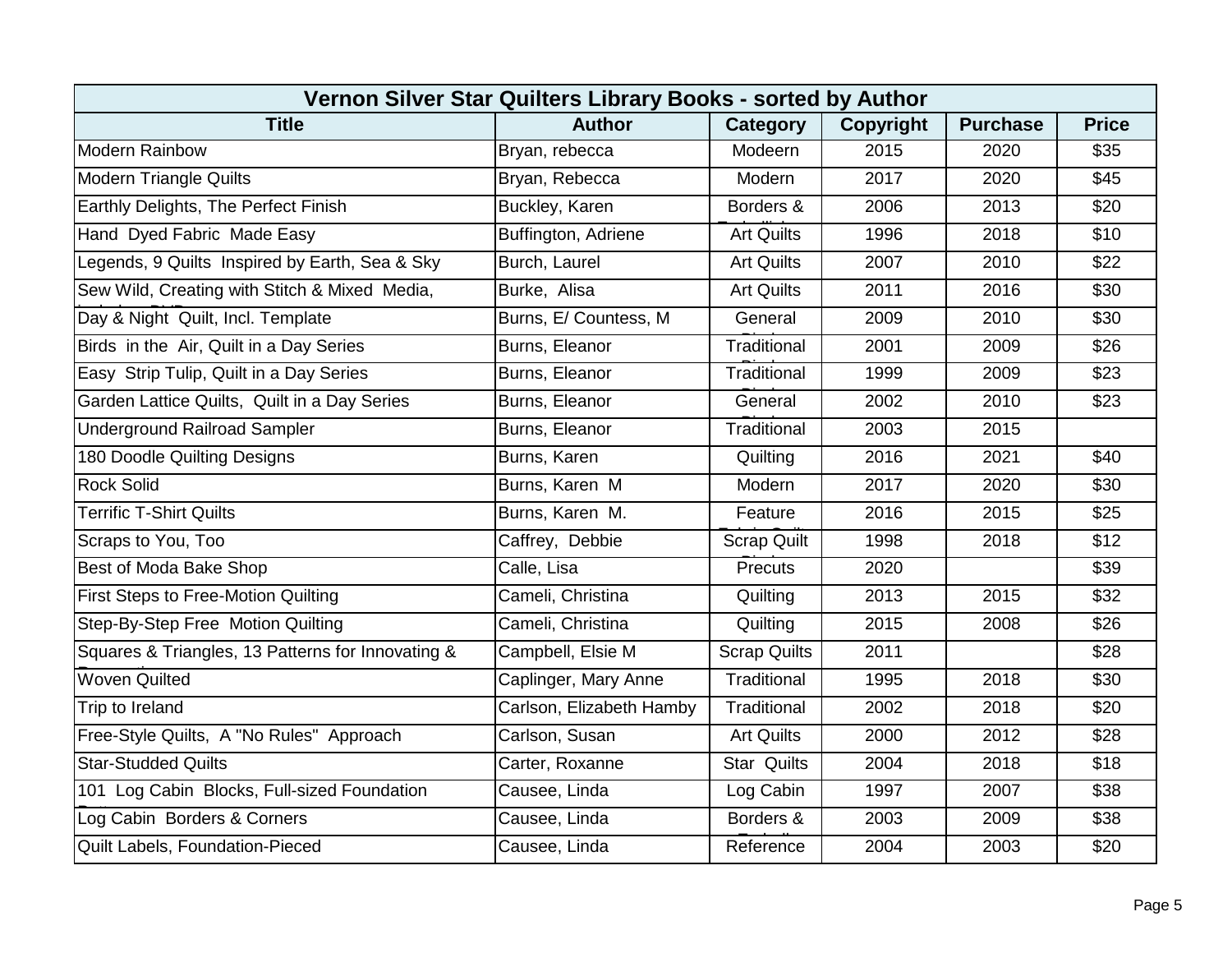| Vernon Silver Star Quilters Library Books - sorted by Author |                                  |                     |                  |                 |              |  |  |  |
|--------------------------------------------------------------|----------------------------------|---------------------|------------------|-----------------|--------------|--|--|--|
| <b>Title</b>                                                 | <b>Author</b>                    | <b>Category</b>     | <b>Copyright</b> | <b>Purchase</b> | <b>Price</b> |  |  |  |
| Wacky Pinwheel Quilting Wizard                               | Causee, Linda                    | Modern              | 2001             | 2009            | \$30         |  |  |  |
| 75 Fun Fat-Quarter Quilts                                    | Cerda, Roxane                    | <b>Fat Quarters</b> | 2015             | 2016            | \$25         |  |  |  |
| <b>Sister Sampler Quilts</b>                                 | Chany, AnneMarie                 | Modern              | 2015             | 2010            | \$34         |  |  |  |
| Traditions from Elm Street Quilts, 13 Projects to            | Chiaverini, Jennifer             | Traditional         | 2011             | 2006            | \$20         |  |  |  |
| Two Fabric Applique Quilts, Instructional DVD &              | Chong, Nancy Lee                 | Applique            | 2005             | 2013            | \$30         |  |  |  |
| <b>Heartland Zoo Babies</b>                                  | Christensen, Lisa                | Kid's Quilt         |                  |                 | \$25         |  |  |  |
| Quilts with an Angle                                         | Christensen, Sheila              | <b>Stars</b>        | 2019             | 2022            | \$40         |  |  |  |
| <b>Merry Christmas Quilting</b>                              | Clayton, Barbara                 | Seasonal            | 2006             | 2018            | \$30         |  |  |  |
| Quilting Makes the Quilt                                     | Cleland, Lee                     | Quilting            |                  | 2018            | \$10         |  |  |  |
| <b>Marvelous Miters</b>                                      | Cleveland, Susan K               | Reference           | 2009             | 2020            | \$20         |  |  |  |
| <b>Amazingly Simple Triangle Stars</b>                       | Cline, Barbara H.                | <b>Star Quilts</b>  | 2015             | 2018            | \$27         |  |  |  |
| <b>Star Struck Quilts</b>                                    | Cline, Barbara H.                | <b>Star Quilts</b>  | 2010             | 2018            | \$10         |  |  |  |
| <b>Quilts From Nature</b>                                    | Colvin, Joan                     | <b>Art Quilts</b>   | 1993             | 2008            | \$18         |  |  |  |
| <b>Floral Illusions for Quilters</b>                         | Combs, Karen                     | Paper Pieced        | 2003             | 2013            | \$23         |  |  |  |
| <b>T-Shirt Quilt Book</b>                                    | Conner, L Crim, C.H.             | Feature             | 2017             | 2020            | \$25         |  |  |  |
| Big Book of Strip Quilts, The                                | Cook, Tina (ed)                  | Precut              | 2017             | 2018            | \$28         |  |  |  |
| Big Book of Table Toppers, The                               | Cook, Tina (ed)                  | Runners &           | 2017             | 2018            | \$20         |  |  |  |
| <b>Necktie Quilts Reinvented</b>                             | Copenhaver, Christine            | Feature             | 2014             | 2017            | \$33         |  |  |  |
| Dresden Quilt Blocks Reimagined                              | Copp Grisham, Candyce            | Traditional         | 2019             | 2022            | \$35         |  |  |  |
| Cotton Theory Quilting, Bk 1, Quilt As You Go                | Cotton, Betty                    | Reference           | 2006             | 2014            | \$33         |  |  |  |
| Layer'em Up, Vol 1, Quilts That Are Fast, Fun &              | Craig, Sharyn                    | Quick Quilts        | 2009             | 2013            | \$5          |  |  |  |
| Quilting Bible, The                                          | <b>Creative Publishing Itn'l</b> | <b>Beginners</b>    | 2010             | 2012            | \$26         |  |  |  |
| My Best Sunday Bloomers                                      | Cribbs, Tricia                   | Kid's Quilt         | 2005             | 2016            | \$12         |  |  |  |
| Turning Twenty --Again                                       | Cribbs, Tricia                   | Turning 20          |                  | 2009            | \$10         |  |  |  |
| Turning Twenty Around the Block, Book 3 in the               | Cribbs, Tricia                   | Turning 20          |                  | 2010            | \$24         |  |  |  |
| Turning Twenty Feelin' Groovy, Book 4 in the Series          | Cribbs, Tricia                   | Turning 20          | 2007             | 2009            | \$40         |  |  |  |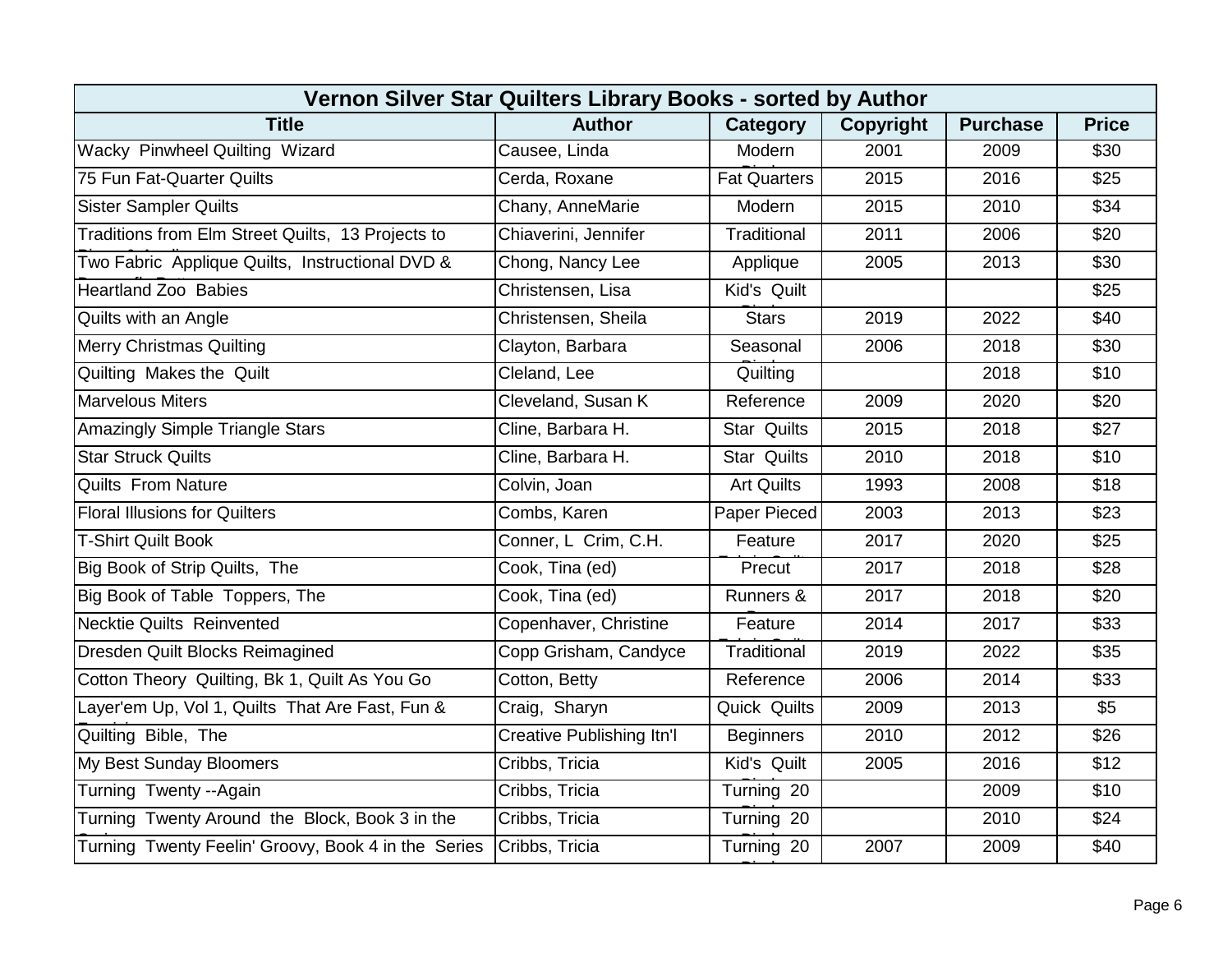| Vernon Silver Star Quilters Library Books - sorted by Author |                          |                     |                  |                 |              |  |  |  |
|--------------------------------------------------------------|--------------------------|---------------------|------------------|-----------------|--------------|--|--|--|
| <b>Title</b>                                                 | <b>Author</b>            | Category            | <b>Copyright</b> | <b>Purchase</b> | <b>Price</b> |  |  |  |
| Turning Twenty Just Got Better                               | Cribbs, Tricia           | Turning 20          |                  |                 | \$20         |  |  |  |
| <b>Turning Twenty Slappique</b>                              | Cribbs, Tricia           | Turning 20          | 2011             | 2014            | \$30         |  |  |  |
| Quilt Toppings, Embellishment Techniques                     | Crust, Melody            | Borders &           | 2005             | 2017            | \$30         |  |  |  |
| Ruler: Lil' Twister, Small Tool for Easy Pinwheel            | <b>CS Designs</b>        | Equipment           | 2008             |                 | \$26         |  |  |  |
| Transforming Fabric, Creative Ways to Paint, Dye &           | Dahl, Carolyn            | <b>Art Quilts</b>   | 2004             | 2014            | \$10         |  |  |  |
| Curves in Motion, Quilt Designs & Techniques                 | Dales, Judy              | Curves              | 1998             | 2013            | \$28         |  |  |  |
| 101 Appliqué Blocks                                          | Daniel, Nancy Brenan     | Appliqué            | 2002             | 2020            | \$30         |  |  |  |
| Art Quilting Basics DVD                                      | Davila, J/ Waterston, E. | <b>Art Quilts</b>   | 2008             | 2012            | \$30         |  |  |  |
| <b>Child's Play Quilts</b>                                   | Day, Stacey              | <b>Kids Quilts</b>  | 2018             | 2021            | \$40         |  |  |  |
| <b>Sew Bags</b>                                              | Dayton, Hilarie          | Bags and            | 2019             | 2021            | \$34         |  |  |  |
| Quilting Arts (The), Idea Book                               | Denegre, Vivika H        | <b>Art Quilts</b>   | 2018             | 2019            | \$26         |  |  |  |
| Modern Patchwork Home                                        | Denegre, Vivika Hansen   | Quilting            | 2018             | 2019            | \$25         |  |  |  |
| Down In The Valley, Paper-Pieced Houses and                  | Derksen, C & Harder, M   | Paper Pieced        | 2001             | 2020            | \$36         |  |  |  |
| Modern Appliqué Workbook, The                                | Dick, Jenifer            | Modern              | 2013             | 2016            | \$28         |  |  |  |
| Fast & Fun First Quilts, 18 Projects for Instant             | Diepersloot, Sara        | Quick Quilts        | 2011             | 2014            | \$24         |  |  |  |
| <b>Baltimore Bouquets</b>                                    | Dietrich, Mimi           | Applique            | 1992             | 2020            | \$18         |  |  |  |
| Traditional Fat Quarter Quilts, 11 Projects from Open        | Dillard, Monique         | Precut              | 2012             | 2015            | \$37         |  |  |  |
| Colorific, Unlock the Secrets of Fabric Selection for        | Dinndorf, PG             | Colour              | 2013             | 2014            | \$30         |  |  |  |
| My Runners Keep Going, 12 Fun Table Runners                  | Disa, Asdis Erla         | Runner &            | 2012             | 2015            | \$25         |  |  |  |
| 300 Paper Pieced Quilt Blocks                                | Doak, Carol              | Paper Pieced        | 2004             | 2012            | \$30         |  |  |  |
| 50 Fabulous Paper Pieced Stars                               | Doak, Carol              | Paper Pieced        | 2000             | 2009            | \$32         |  |  |  |
| Fabric & Paint & Thread Equals Fabulous                      | Durbin, Pat              | <b>Art Quilts</b>   | 2009             | 2012            | \$25         |  |  |  |
| <b>Celtic Spirals</b>                                        | Durcan, Philomena        | <b>Art Quilts</b>   | 1992             | 2019            | \$10         |  |  |  |
| Layered Waves                                                | Eckmeier, Karen          | Curves              | 2009             | 2018            | \$5          |  |  |  |
| Layered Waves                                                | Eckmeier, Karen          | Curves              | 2009             | 2018            | \$17         |  |  |  |
| Scrappy Quilts, 29 Favorite Projects                         | ed. Am Patchwork &       | <b>Scrap Quilts</b> | 2011             | 2009            | \$30         |  |  |  |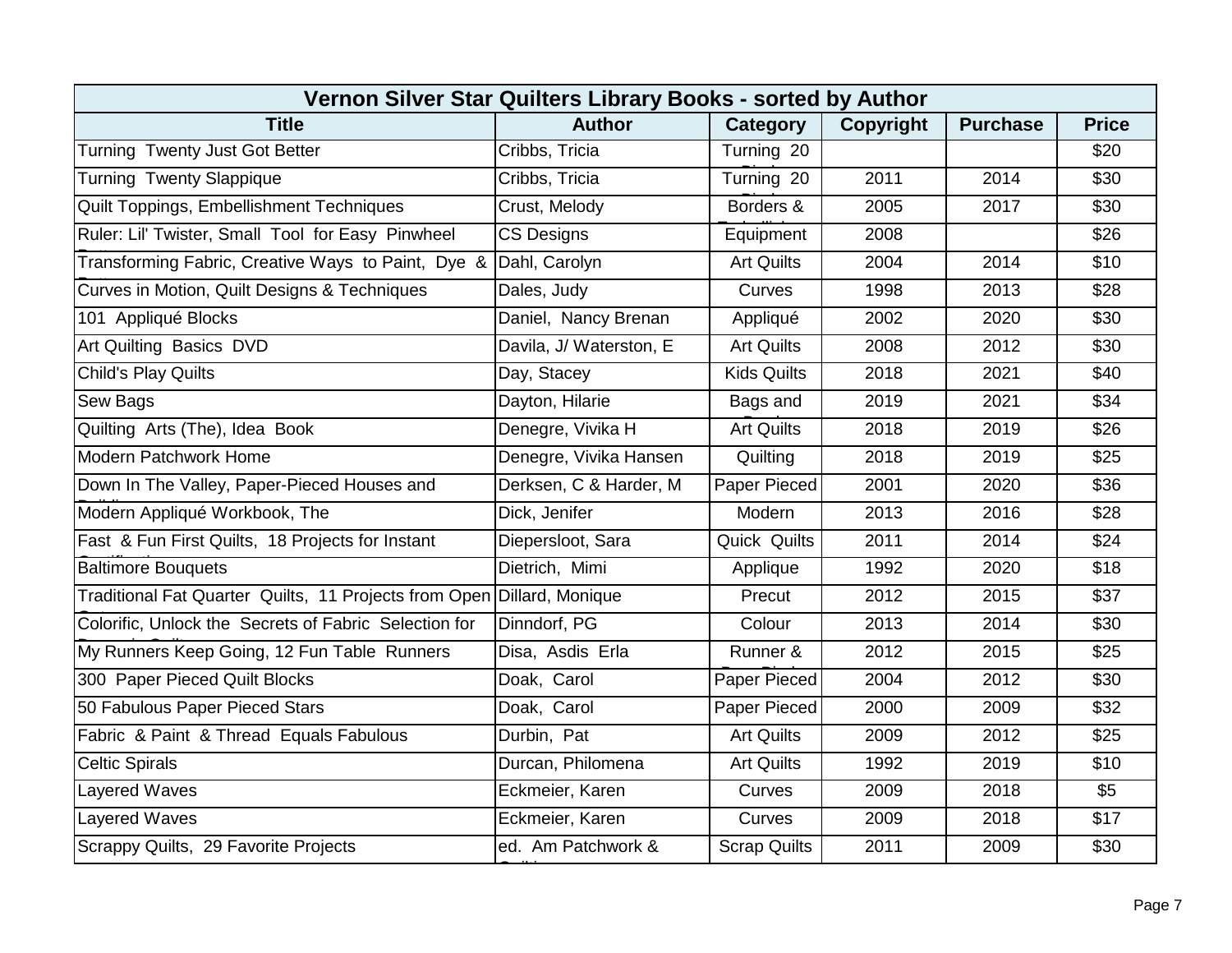| Vernon Silver Star Quilters Library Books - sorted by Author                      |                           |                     |                  |                 |                  |  |  |  |
|-----------------------------------------------------------------------------------|---------------------------|---------------------|------------------|-----------------|------------------|--|--|--|
| <b>Title</b>                                                                      | <b>Author</b>             | Category            | <b>Copyright</b> | <b>Purchase</b> | <b>Price</b>     |  |  |  |
| Quilter's Favorites, Timeless Projects for All Skill                              | ed. C&T Pub               | Traditional         | 2009             | 2007            | \$25             |  |  |  |
| Sweet Celebrations, 35 Projects from Fat Quarters,                                | Ed. Lissa Alexander,      | Precut              | 2012             | 2011            | \$23             |  |  |  |
| Quilting Illusions                                                                | Eddy, Celia               | Traditional         | 2004             | 2018            | \$26             |  |  |  |
| <b>Bargello Quilts</b>                                                            | Edie, Marge               | Colour Wash         | 1994             | 2005            | \$44             |  |  |  |
| Making a Sampler Quilt                                                            | Edwards, Lynne            | Traditional         | 1996             | 2006            | \$35             |  |  |  |
| Art of Fabric Collage                                                             | Eichom, Rosemary          | <b>Art Quilts</b>   | 2003             |                 | \$28             |  |  |  |
| Jelly Roll Quilt Magic                                                            | Einmo, Kimberly           | Precut              | 2011             | 2014            | $\overline{$33}$ |  |  |  |
| Precut Bonanza!                                                                   | Einmo, Kimberly           | Precut              | 2012             | 2014            | \$30             |  |  |  |
| Free Expressions, Art & Confessons of a                                           | Eklow, Robbi Joy          | <b>Art Quilts</b>   | 2005?            | 2007            | \$40             |  |  |  |
| <b>Modern Heritage Quilts</b>                                                     | Ellis, Amy                | Modern              | 2016             | 2012            | \$32             |  |  |  |
| Modern Neutrals, A Fresh Look at Neutral Quilt                                    | Ellis, Amy                | Modern              | 2013             | 2014            | \$30             |  |  |  |
| Kids Quilt Together The ABCs of Group Quilts                                      | Emmel, Kathy              | <b>Kids Quilts</b>  | 2005             | 2019            | \$30             |  |  |  |
| Chic Bags                                                                         | Enderlen-Debuisson, Marie | Bags and            | 2007             | 2015            | $\overline{$25}$ |  |  |  |
| Quilt Inspirations from Africa, Caravan of Ideas, Motifs England, K, & Johnson, E |                           | Reference           | 2000             | 2021            | \$45             |  |  |  |
| Quilt Inspirations from Africa, Caravan of Ideas, Motifs England, K/ Johnson, ME  |                           | Feature             | 2000             | 2016            | \$30             |  |  |  |
| Scrappy Patches, Pinwheels & more!                                                | England, Kaye             | <b>Scrap Quilt</b>  | 2003             | 2012            | \$30             |  |  |  |
| Learn To Quilt-As-You-Go                                                          | Erla, Gudrun              |                     | 2015             | 2020            | \$30             |  |  |  |
| Deploy That Fabric, 23 Projects Use Military Uniforms                             | Eskridge, Jen             | Feature             | 2011             | 2015            | \$39             |  |  |  |
| Country Threads Goes to Charm School, Little Quilts Etherington & Tesene          |                           | <b>Fat Quarters</b> | 2010             | 2013            | \$32             |  |  |  |
| Make Your Bed, Bed Runners, Pillows & More to                                     | Evans, Leslee             | Runners &           | 2011             | 2013            | \$20             |  |  |  |
| Quick & Easy Quilts For Kids                                                      | Ewbank, Connie            | Kid's Quilts        | 2015             | 2015            | \$20             |  |  |  |
| Dancing With Thread, Your Guide to Free-Motion                                    | Fahl, Ann                 | Quilting            | 2010             | 2014            | \$25             |  |  |  |
| <b>Glorious Patchwork</b>                                                         | Fasset, Kaffe             | Modern              | 1997             |                 | \$5              |  |  |  |
| Kaleidoscope of Quilts, 20 Designs for Patchwork &                                | Fasset, Kaffe             | Modern              | 2006             | 2015            | \$30             |  |  |  |
| Caravan of Quilts                                                                 | Fassett, Kaffe            | Modern              | 2004             |                 | \$14             |  |  |  |
| Patchwork & Quilting, Book 1, 13 Designs                                          | Fassett, Kaffe            | Modern              | 2010             | 2009            | \$22             |  |  |  |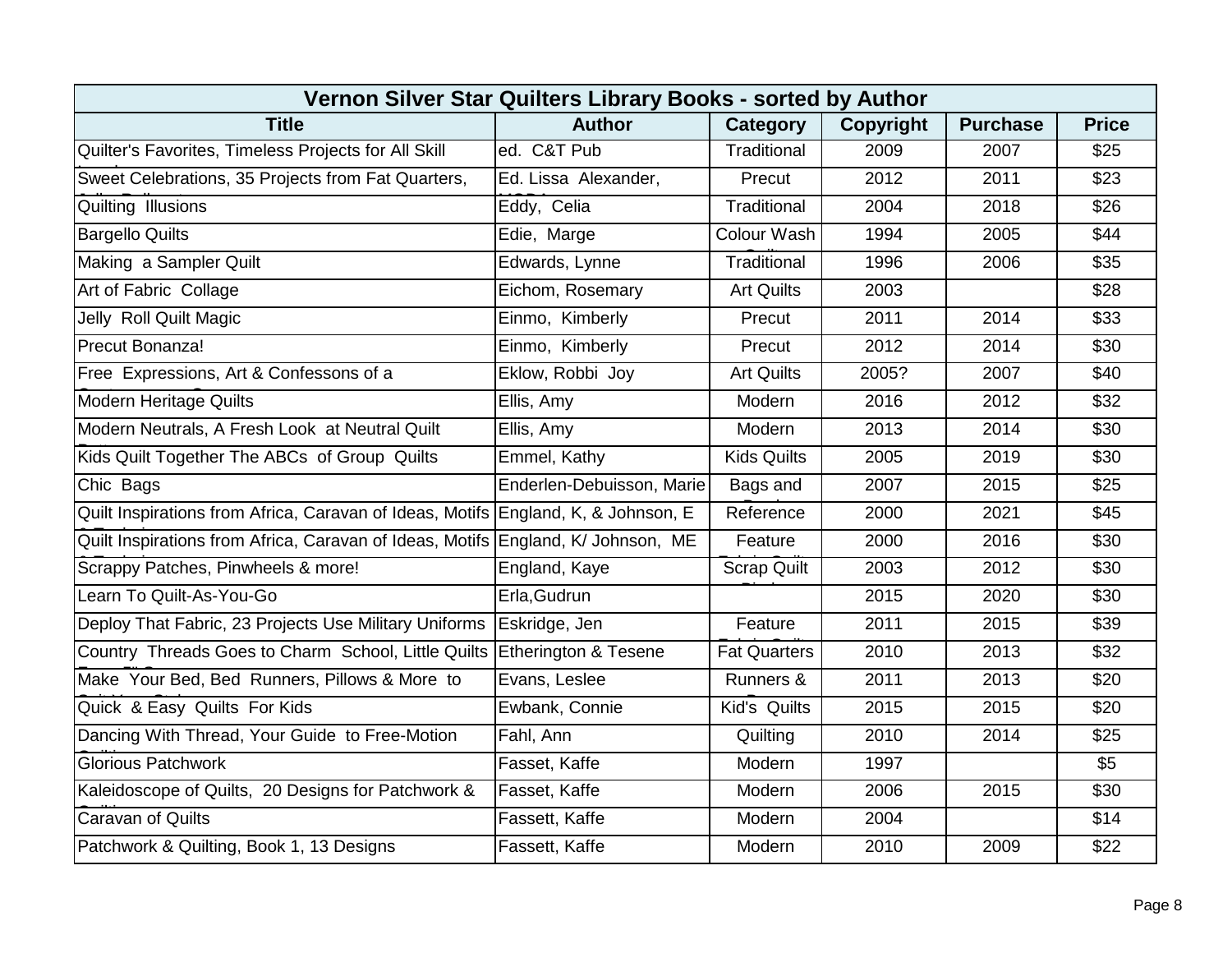| Vernon Silver Star Quilters Library Books - sorted by Author |                            |                     |                  |                 |                  |  |  |  |
|--------------------------------------------------------------|----------------------------|---------------------|------------------|-----------------|------------------|--|--|--|
| <b>Title</b>                                                 | <b>Author</b>              | Category            | <b>Copyright</b> | <b>Purchase</b> | <b>Price</b>     |  |  |  |
| Quilt Romance, 20 Designs for Patchwork & Quilting           | Fassett, Kaffe             | Modern              | 2009             | 2016            | \$43             |  |  |  |
| Quilts in an English Village                                 | Fassett, Kaffe             | Modern              | 2021             | 2022            | \$45             |  |  |  |
| Zen Quilting Workbook                                        | Ferguson, P/McNeill, S     | Quilting            | 2011             |                 | \$35             |  |  |  |
| More! Hand Appliqué By Machine                               | Ferrier, Beth              | Applique            | 2009             | 2007            | \$22             |  |  |  |
| Easy Grid Quilts                                             | Fisher, Karen G.           | Colour              | 2012             | 2016            | \$34             |  |  |  |
| <b>Quilt Big</b>                                             | Flendt, Jemima             | Modern              | 2018             | 2019            | \$18             |  |  |  |
| Quilter's Home - Spring                                      | Fletcher, Lois K.          | Seasonal            | 2005             |                 | $\overline{$25}$ |  |  |  |
| Quilter's Home - Winter                                      | Fletcher, Lois K.          | Seasonal            | 2003             | 2012            | \$32             |  |  |  |
| Table Top Quilts, 34 Projects                                | Fons & Porter              | Runners &           | 2010             | 2012            | \$28             |  |  |  |
| Make + Love Quilts                                           | Fons, Mary Katherine       | <b>Scrap Quilts</b> | 2014             | 2016            | \$20             |  |  |  |
| Quilter's Complete Guide                                     | Fons, Maryanne & Porter,   | Reference           |                  |                 | \$10             |  |  |  |
| Cut the Scraps! 7 Steps to Quilting Your Way                 | Ford, Joan                 | <b>Scrap Quilts</b> | 2011             | 2014            | \$30             |  |  |  |
| Scraps Plus One! New Patterns to Quilt Through               | Ford, Joan                 | <b>Scrap Quilts</b> | 2013             |                 | $\overline{\$5}$ |  |  |  |
| Versatile Nine Patch, The                                    | Ford, Joan                 | <b>Scrap Quilts</b> | 2017             | 2018            | \$37             |  |  |  |
| <b>Hexagon Happenings</b>                                    | Forster, Carolyn           | Traditional         | 2014             | 2016            | \$22             |  |  |  |
| <b>Flower Pounding</b>                                       | Freschkornea, A./ Sandrin, | <b>Art Quilts</b>   | 2000             | 2002            | \$36             |  |  |  |
| 250 Continuous Line Quilting Designs                         | Fritz, Laura Lee           | Quilting            | 2001             | 2018            | \$42             |  |  |  |
| Beyond Log Cabin, Drafting Log Cabin Blocks                  | Gadd, Kerry                | Log Cabin           | 1999             | 2011            | \$40             |  |  |  |
| <b>Wearable Quilts</b>                                       | Gadia-Smitley              | Wearable            |                  | 2019            | \$20             |  |  |  |
| Flying Colors, Design Q. with Freeform Shapes &              | Garber, Gail               | <b>Art Quilts</b>   | 2010             | 2010            | \$15             |  |  |  |
| Quilts For Scrap Lovers                                      | Gauthier, Judy             | <b>Scrap Quilts</b> | 2016             | 2006            | \$25             |  |  |  |
| Lovely Landscape Quilts                                      | Geier, Cathy               | <b>Art Quilts</b>   | 2014             | 2019            | \$10             |  |  |  |
| My Enchanted Garden, Applique Quilts in Cotton and           | Gibbins, Gretchen          | Applique            | 2014             | 2020            | \$28             |  |  |  |
| Free-Motion Machine Sketching DVD                            | Glendening, Candy          | Quilting            | 2014             | 2016            | \$23             |  |  |  |
| Charm School, 18 quilts from 5" squares                      | Goertzen, Vanessa          | Precut              | 2017             | 2020            | \$41             |  |  |  |
| <b>Quilt A New Christmas</b>                                 | Goldsmith, Becky           | Seasonal            | 2011             | 2015            | \$27             |  |  |  |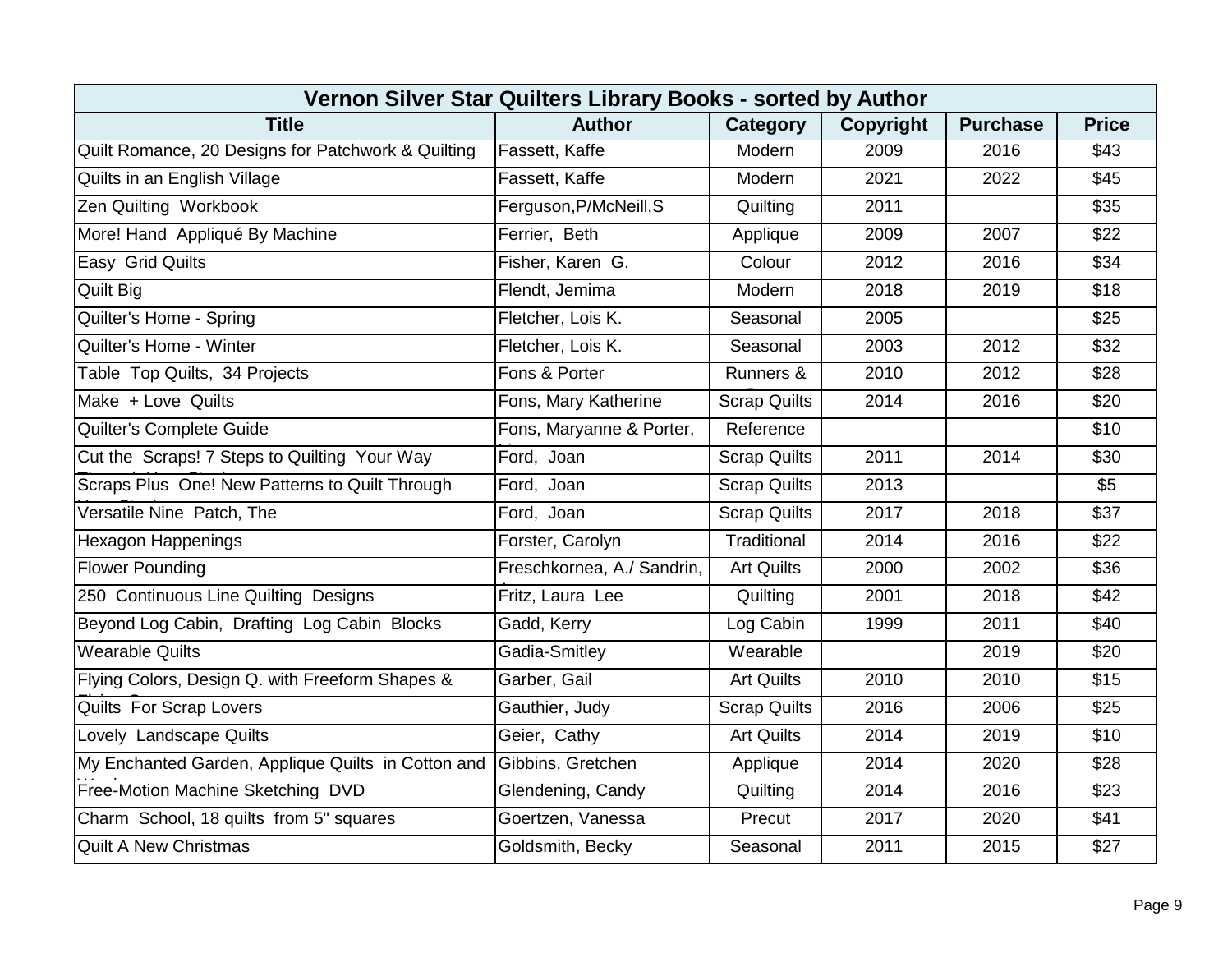| Vernon Silver Star Quilters Library Books - sorted by Author |                          |                     |                  |                 |                  |  |  |  |
|--------------------------------------------------------------|--------------------------|---------------------|------------------|-----------------|------------------|--|--|--|
| <b>Title</b>                                                 | <b>Author</b>            | Category            | <b>Copyright</b> | <b>Purchase</b> | <b>Price</b>     |  |  |  |
| Welcome to the North Pole                                    | Goldsmith, Becky         | Seasonal            | 1997             | 2014            | \$36             |  |  |  |
| <b>Holiday Collage Quilts</b>                                | Goldstein, Joanne        | Seasonal            | 2001             | 2020            | \$32             |  |  |  |
| <b>Art Quilt Maps</b>                                        | Goodwin, Valerie S.      | <b>Art Quilts</b>   | 2013             | 2016            | \$39             |  |  |  |
| Circle Quilts, Create Dramatic Medallions from Strip-        | Granger, Colleen         | Curves              | 2011             | 2015            | \$26             |  |  |  |
| 25 Ways to Sew Jelly Rolls Layer Cakes & Charm               | Greenberg, Brioni        | Precut              | 2013             | 2016            | \$30             |  |  |  |
| Precut Combo Quilts, 14 Quilts Blending Jelly Rolls,         | Greenway, DF             | Precut              | 2012             | 2017            | \$30             |  |  |  |
| <b>Lines by Design Quilts</b>                                | Grifka, Debbie           | Modern              | 2016             | 2019            | $\overline{$25}$ |  |  |  |
| <b>Artful Improv</b>                                         | Grisdela, Cindy          | <b>Art Quilts</b>   | 2016             | 2017            | \$20             |  |  |  |
| Me & My Sisters Fun Quilts, 9 Color-Splashed                 | Groves & Jacobson        | Kid's Quilts        |                  | 2013            | \$12             |  |  |  |
| <b>Precut Primer</b>                                         | Groves, B. & M. Jacobson | <b>Fat Quarters</b> | 2015             | 2013            | \$30             |  |  |  |
| Little Book of Little Quilts                                 | Guerrier, Katharine      | General             | 1998             | 2011            | \$21             |  |  |  |
| Quilting Masterclass, Inspirations & Techniques from         | Guerrier, Katharine      | <b>Art Quilts</b>   | 2000             | 2014            | \$35             |  |  |  |
| All About Strips, Colorful Quilts from Strips of Many        | Guzman, Susan            | Modern              | 2015             | 2015            | \$25             |  |  |  |
| Japanese Inspirations, 18 Quilted Projects                   | Haigh, Janet             | Asian               | 2000             | 2012            | \$40             |  |  |  |
| Teach Yourself Visually: Quilting                            | Hakala, Sonja            | Reference           | 2008             | 2016            | \$10             |  |  |  |
| <b>Foundation Borders</b>                                    | Hall, J/ Hayward, D      | Borders &           | 2002             |                 | \$50             |  |  |  |
| <b>Firm Foundations</b>                                      | Halland, Jane/Haywood    | Reference           | 1996             | 2020            | \$34             |  |  |  |
| <b>Creating Your Perfect Quilting Space</b>                  | Hallock, Lois L.         | Reference           | 2005             | 2019            | \$20             |  |  |  |
| Christmas Favorites, Art to Heart                            | Halvorsen, Nancy         | Seasonal            | 2012             | 2013            | \$30             |  |  |  |
| Here Comes Santa, Art to Heart                               | Halvorsen, Nancy         | Seasonal            | 1997             | 2003            | \$10             |  |  |  |
| Ho Ho Ho Let It Snow, Art to Heart                           | Halvorsen, Nancy         | Seasonal            | 2013             | 2013            | \$27             |  |  |  |
| Star of Wonder, Art to Heart                                 | Halvorsen, Nancy         | Seasonal            | 2007             | 2011            | \$10             |  |  |  |
| Quilter's Academy Vol.3-Junior Year                          | Hargrave, H              | Reference           | 2011             | 2016            | \$36             |  |  |  |
| Quilter's Academy Vol.4-Senior Year                          | Hargrave, H              | Reference           | 2012             | 2011            | \$30             |  |  |  |
| Quilter's Academy Vol.1-Freshman Year                        | Hargrave, H.             | Reference           | 2009             | 2016            | \$32             |  |  |  |
| Quilter's Academy Vol.2-Sophomore Year                       | Hargrave, H.             | Reference           | 2010             | 2016            | \$36             |  |  |  |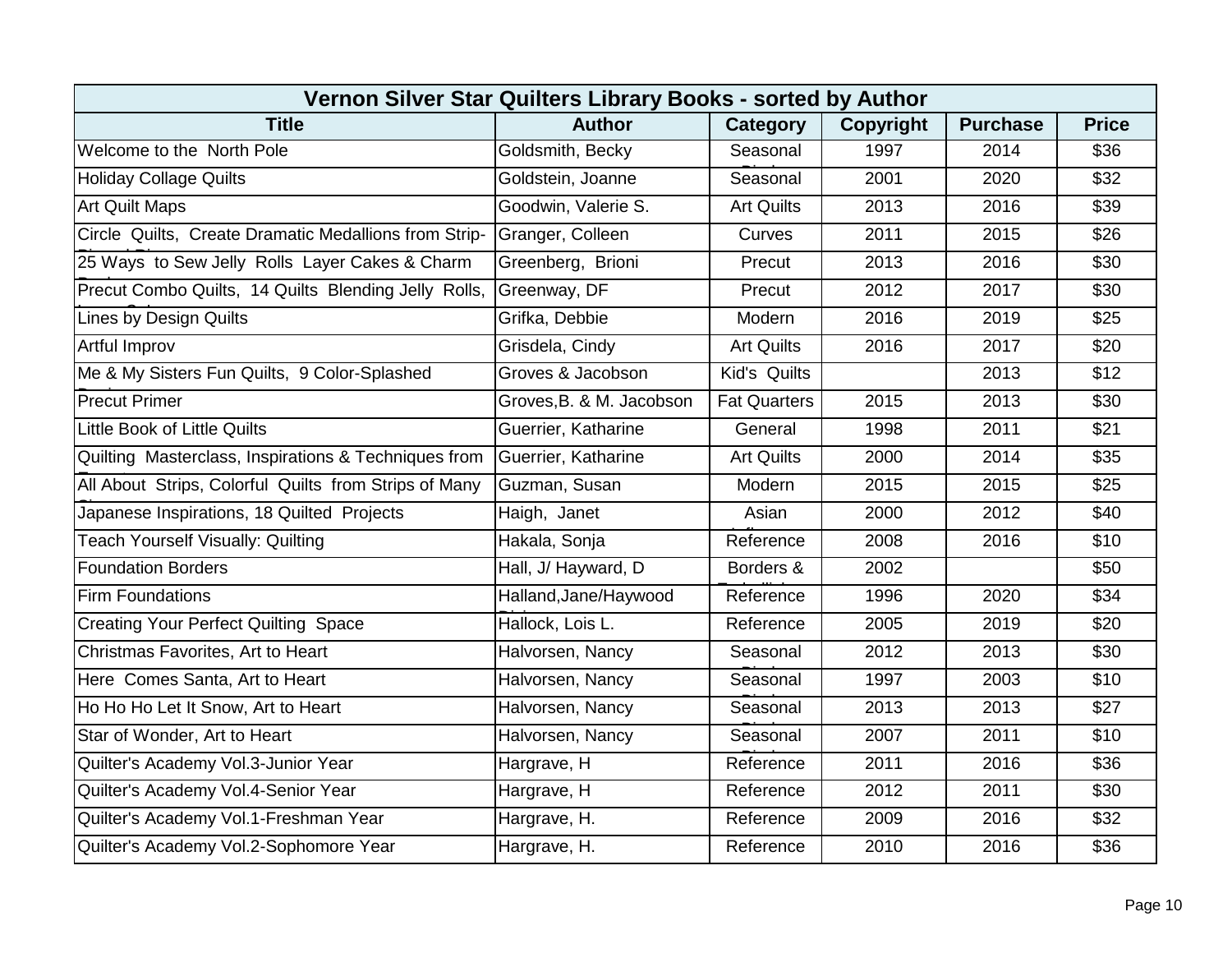| Vernon Silver Star Quilters Library Books - sorted by Author      |                           |                    |                  |                 |                  |  |  |  |
|-------------------------------------------------------------------|---------------------------|--------------------|------------------|-----------------|------------------|--|--|--|
| <b>Title</b>                                                      | <b>Author</b>             | Category           | <b>Copyright</b> | <b>Purchase</b> | <b>Price</b>     |  |  |  |
| Modern Patchwork, 12 Quilts Beyond the Basics                     | Hartman, Elizabeth        | Modern             | 2012             | 2014            | \$32             |  |  |  |
| <b>Fabulous Fat Quarter Bags</b>                                  | Hawley, M'Liss Rae        | Bags and           | 2008             | 2009            | \$25             |  |  |  |
| Fast Fat Quarter Baby Quilts                                      | Hawley, M'Liss Rae        | Kid's Quilts       | 2009             | 2010            |                  |  |  |  |
| More Fat Quarter Quilts                                           | Hawley, M'Liss Rae        | Precut             | 2001             | 2016            | \$32             |  |  |  |
| Precut Quilts, Fresh Patchwork Designs Using Fat                  | Hawley, M'Liss Rae        | Precut             | 2011             | 2013            | \$30             |  |  |  |
| Stitch, Fabric & Thread                                           | Healey, Elizabeth         | Reference          | 2017             | 2018            | \$25             |  |  |  |
| Points of View                                                    | Hearder, Valerie          | <b>Art Quilts</b>  | 2007             | 2009            | $\overline{$13}$ |  |  |  |
| Quilt Savvy, Hand Quilting                                        | Hedrick, Virginia "Rusty" | Reference          | 2003             | 2020            | \$34             |  |  |  |
| Sew Simple Attic Windows, Patchwork Techniques for Hellaby, Karin |                           | Modern             | 2009             | 2011            | \$20             |  |  |  |
| <b>Scrappy and Happy Quilts</b>                                   | Henderson, Kate           | Scrappy            | 2018             | 2021            | \$35             |  |  |  |
| Strip Savvy, 2 1/2" Strip Quilting Designs                        | Henderson, Kate           | Precut             | 2014             | 2009            | \$26             |  |  |  |
| <b>Christmas Traditions in Stained Glass</b>                      | Henning, Brenda           | Seasonal           | 1999             | 2010            | \$30             |  |  |  |
| Fat Quarter Cut-Ups 2                                             | Henning, Brenda           | <b>Fat Quarter</b> | 2011             | 2016            | \$10             |  |  |  |
| Strip Therapy 3: Bali Pop Obsession                               | Henning, Brenda           | <b>Fat Quarter</b> | 2009             |                 | \$26             |  |  |  |
| Table Runners, A Quilter's Dozen                                  | Henning, Brenda           | Runner &           | 2005             | 2014            | \$30             |  |  |  |
| Skip the Borders: Easy Patterns for Modern Quilts                 | Herman, Julie             | Modern             | 2020             | 2020            | \$35             |  |  |  |
| <b>Big Book of Small Quilts</b>                                   | Hickey, Mary              | Traditional        | 1997             | 2020            | \$37             |  |  |  |
| Comfort & Joy                                                     | Hickey, Mary              | Seasonal           | 2007             | 2007            | \$40             |  |  |  |
| Cottage-Style Quilts, 16 Projects for Country Living              | Hickey, Mary              | Traditional        | 2005             | 2014            | \$40             |  |  |  |
| Keepsake Quilts For Baby                                          | Higgins, Julie            | Kid's Quilt        | 2006             | 2009            | \$15             |  |  |  |
| <b>Beautiful Foundation-Pieced Quilt Blocks</b>                   | Hiney, Mary Jo            | Paper Pieced       | 1999             | 2012            | \$22             |  |  |  |
| Quilter's Playtime, Games With Fabrics                            | Hire, Dianne              | Modern             | 2004             | 2012            | \$40             |  |  |  |
| <b>Art Glass Quilts</b>                                           | Hirota, Julie             | Applique           | 2004             | 2018            | \$30             |  |  |  |
| String Quilts from Classic to Contemeporary                       | Hogan, Mary               | scrappy            | 2019             | 2021            | \$36             |  |  |  |
| Farm Girl Vintage                                                 | Holt, Lori                | Traditional        | 2015             | 2019            | \$30             |  |  |  |
| <b>Vintage Christmas</b>                                          | Holt, Lori                | Seasonal           | 2018             | 2019            | \$31             |  |  |  |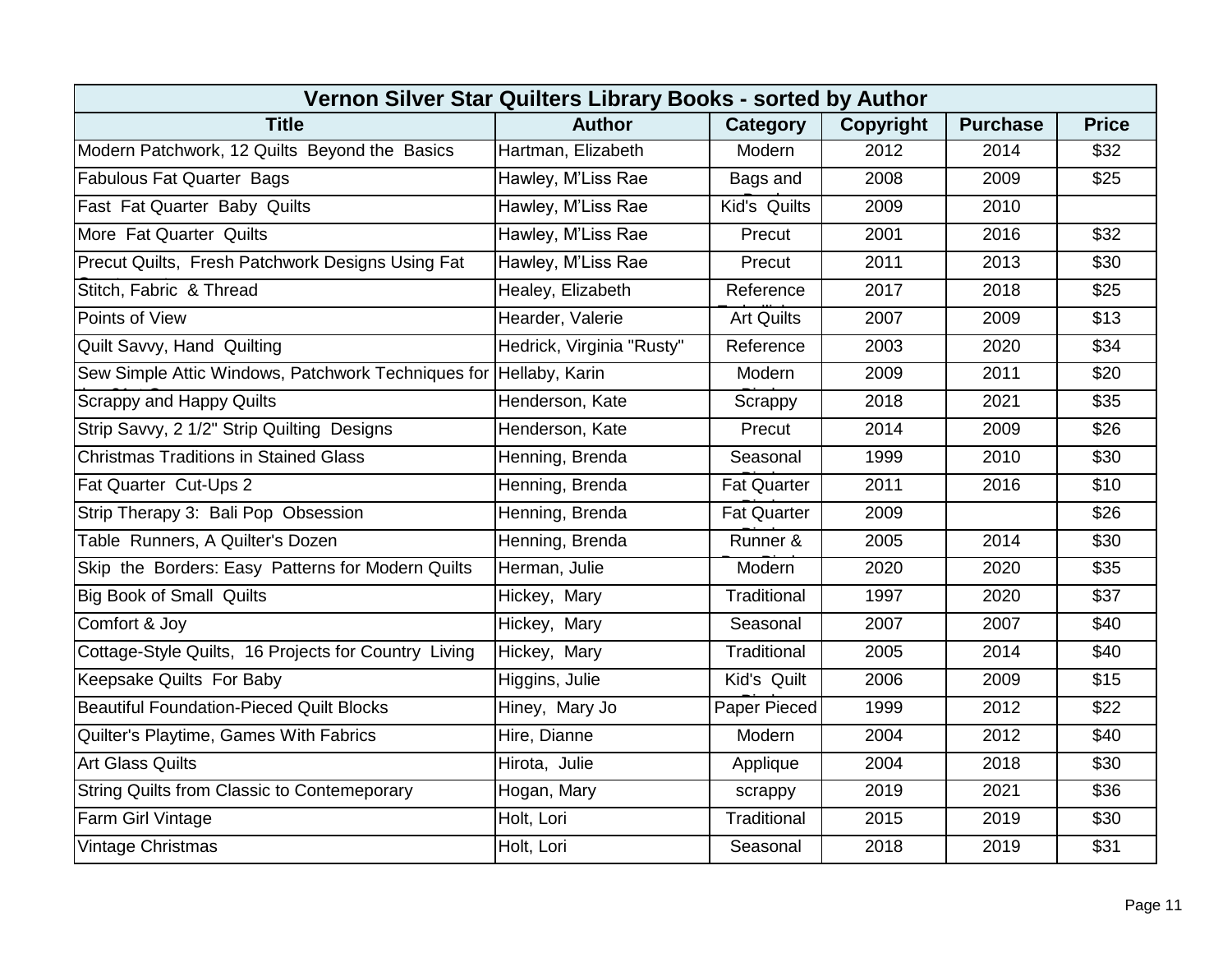| Vernon Silver Star Quilters Library Books - sorted by Author |                               |                     |                  |                 |              |  |  |  |
|--------------------------------------------------------------|-------------------------------|---------------------|------------------|-----------------|--------------|--|--|--|
| <b>Title</b>                                                 | <b>Author</b>                 | Category            | <b>Copyright</b> | <b>Purchase</b> | <b>Price</b> |  |  |  |
| Quilts on the Double                                         | Hooworth, J/Rolfe, M          | Modern              | 2008             | 2006            | \$32         |  |  |  |
| Spectacular Scraps, A Simple Approach to Stunning            | Hooworth, J/Rolfe, M          | <b>Scrap Quilts</b> | 2000             | 2011            | \$10         |  |  |  |
| 101 Fabulous Rotary-cut Quilts                               | Hopkins, J/ Martin, N         | General             | 1998             |                 | \$5          |  |  |  |
| Around the Block Again, More Rotary-Cut Blocks               | Hopkins, Judy                 | Traditional         | 2000             | 2012            | \$30         |  |  |  |
| <b>Connecting Up</b>                                         | Hopkins, M.E.                 | Reference           | 1990             |                 | \$25         |  |  |  |
| <b>Connectors Collection</b>                                 | Hopkins, M.E.                 | Reference           | 2000             |                 | \$25         |  |  |  |
| Continuing On                                                | Hopkins, M.E.                 | Reference           | 1991             |                 | \$25         |  |  |  |
| It's OK To Sit On My Quilt Book, The                         | Hopkins, M.E.                 | Reference           | 1989             |                 | \$25         |  |  |  |
| <b>Kansas Connections</b>                                    | Hopkins, M.E.                 | Reference           | 1996             |                 | \$25         |  |  |  |
| <b>Baker's Dozen Doubled</b>                                 | Hopkins, Mary Ellen           | Reference           | 2000             | 2020            | \$30         |  |  |  |
| Fabric Makes the Quilt, (The)                                | Horton, Roberta               | Feature             | 1995             | 2012            | \$27         |  |  |  |
| Beautiful Bargello, 7 beginner to Advanced Projects          | <b>House of White Birches</b> | <b>Colour Wash</b>  | 2009             | 2011            | \$22         |  |  |  |
| Log Cabin Treasures, 5 Treasured Blocks                      | <b>House of White Birches</b> | Log Cabin           | 2005             | 2007            | \$24         |  |  |  |
| Nine Patch Panache, 40+ Nine-Patch Projects                  | <b>House of White Birches</b> | Traditional         | 2012             | 2008            | \$30         |  |  |  |
| Quilting for Christmas, 17 Projects                          | <b>House of White Birches</b> | Seasonal            | 2012             | 2015            | \$26         |  |  |  |
| City Quilts, 12 Dramatic Projects Inspired by Urban          | House, Cherri                 | Modern              | 2010             | 2012            | \$25         |  |  |  |
| Circle of Nine: 24 stunning and creative quilts              | Houts, Janet                  | Traditional         | 2010             | 2018            | \$39         |  |  |  |
| Seasonal Quilts using Quick Bias                             | Hudock, Gretchen K            | Seasonal            |                  | 2018            | \$38         |  |  |  |
| Stash Magic, Make the Most of Your Fabric                    | Huff, Janette                 | <b>Scrap Quilts</b> | 2009             | 2008            | \$37         |  |  |  |
| <b>Creating Art Quilts with Panels</b>                       | Hughes, Joyce                 | <b>Art Quilts</b>   | 2019             | 2019            | \$28         |  |  |  |
| <b>Thread Painting A Garden Quilt</b>                        | Hughes, Joyce                 | Art                 | 2020             | 2021            | \$36         |  |  |  |
| Adventures With Leaders and Enders                           | Hunter, Bonnie                | <b>Scrap Quilts</b> | 2009             | 2016            | \$20         |  |  |  |
| More Adventures With Leaders and Enders                      | Hunter, Bonnie                | <b>Scrap Quilts</b> | 2014             | 2011            | \$15         |  |  |  |
| Scraps & Shirttails II, Continuuing the Art of Quilting      | Hunter, Bonnie                | <b>Scrap Quilts</b> | 2010             | 2015            | \$28         |  |  |  |
| Scraps and Shirttails                                        | Hunter, Bonnie                | <b>Scrap Quilts</b> | 2008             | 2016            | \$30         |  |  |  |
| <b>Addicted to Scraps</b>                                    | Hunter, Bonnie K.             | <b>Scrap Quilts</b> | 2016             | 2016            | \$35         |  |  |  |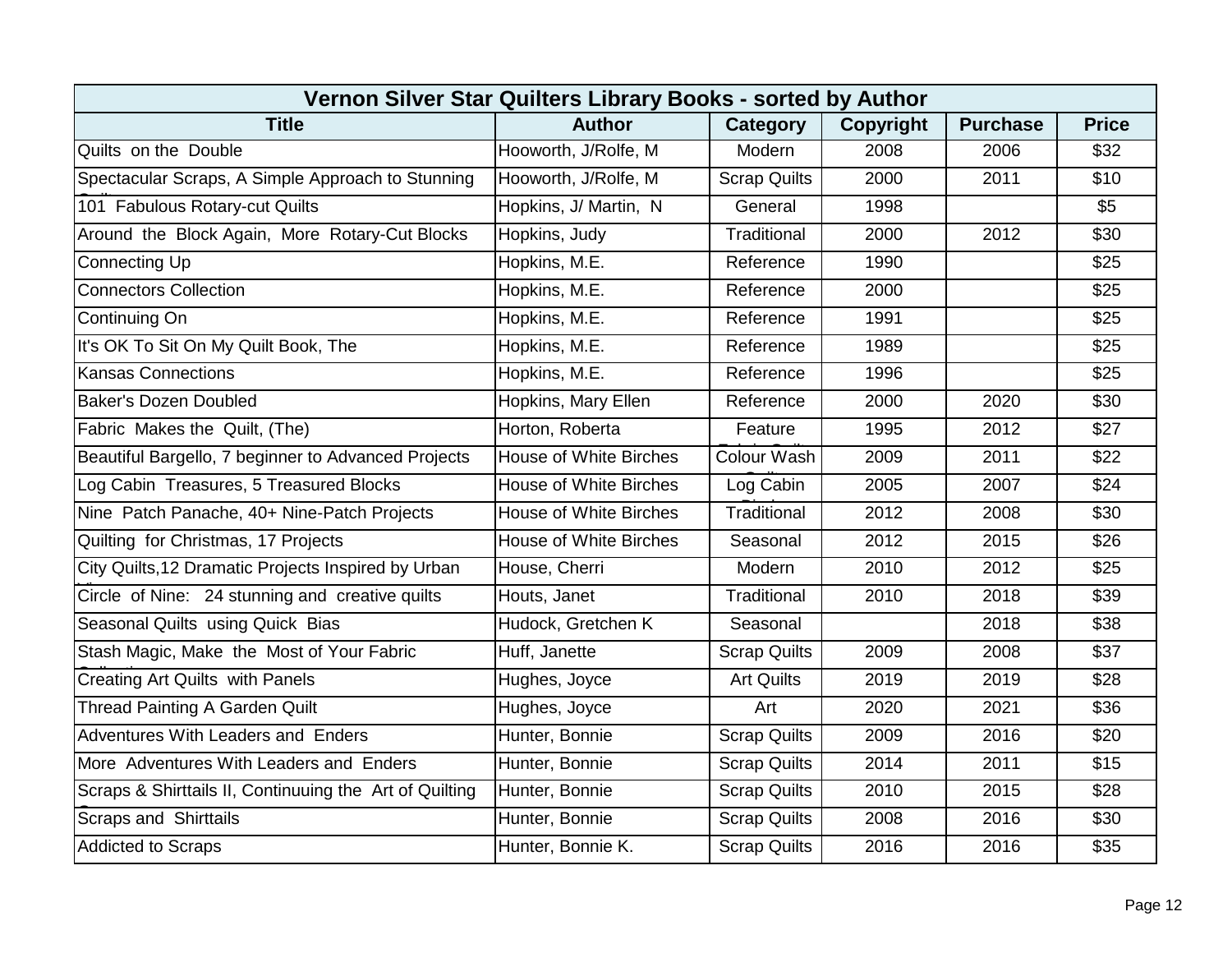| Vernon Silver Star Quilters Library Books - sorted by Author |                         |                     |           |                 |              |  |  |  |
|--------------------------------------------------------------|-------------------------|---------------------|-----------|-----------------|--------------|--|--|--|
| <b>Title</b>                                                 | <b>Author</b>           | Category            | Copyright | <b>Purchase</b> | <b>Price</b> |  |  |  |
| String Fling                                                 | Hunter, Bonnie K.       | <b>Scrap Quilts</b> | 2012      | 2009            | \$35         |  |  |  |
| <b>String Frenzy</b>                                         | Hunter, Bonnie K.       | <b>Scrap Quilts</b> | 2018      | 2019            | \$36         |  |  |  |
| A Passion for Colour                                         | Isset, Ruth             | <b>Art Quilts</b>   | 2013      | 2015            | \$28         |  |  |  |
| <b>Gemology Transforming Fabrics into Facets</b>             | Jackson, Andrea Tsang   | Paper Pieced        | 2019      | 2020            | \$35         |  |  |  |
| A Creative Christmas, Runners, Throws, Quilts                | Jensen, Lynette         | Seasonal            | 2011      | 2015            | \$10         |  |  |  |
| Quilting Line & Color, Tech. & Designs for Abstract          | Jinzenji, Yoshiko       | Asian               | 2011      | 2013            | \$30         |  |  |  |
| Cuddly Snuggly Quilts                                        | Johnson, L/Wells, J     | Kid's Quilts        | 2010      | 2014            | \$28         |  |  |  |
| <b>Stars By Magic</b>                                        | Johnson-Srebo, Nancy    | <b>Star Quilts</b>  | 2004      | 2018            |              |  |  |  |
| Measure the Possibilities with Omnigrid                      | Johnson-Srebro, Nancy   | Reference           | 1993      |                 | \$32         |  |  |  |
| A Batch of Quilt Soup, Patchwork & Easy Applique             | Jones, Barbara          | Applique            | 2012      | 2014            | \$39         |  |  |  |
| Fresh Perspectives, Reinventing 18 Classic Quilts            | Jones, CG/ Finley, B    | Traditional         | 2012      | 2012            | \$27         |  |  |  |
| <b>Scraps Organized to Perfection</b>                        | Jones, DeLoa            | <b>Scrap Quilts</b> | 2002      | 2015            | \$30         |  |  |  |
| Log Cabin With A Twist                                       | Kaempher, Barbara T.    | Curves              |           | 2018            | \$32         |  |  |  |
| My Stars VI, Patterns from The Kansas City Star,             | Kansas City Star        | <b>Stars</b>        | 2011      | 2015            | \$25         |  |  |  |
| <b>Wild Wool and Colorful Cottonns</b>                       | Kaprow, Erica           | Applique            | 2019      | 2022            | \$30         |  |  |  |
| Put Some Charm in your Quilts                                | Kauffman, Connie        | Precut              | 2001      | 2020            | \$30         |  |  |  |
| Folded Log Cabin Quilts, Create Depth in a Classic           | Kaufman, Sarah          | Log Cabin           | 2010      | 2013            | \$35         |  |  |  |
| Big Book of Scrappy Quilts, The                              | Keltner, Jennifer (ed)  | <b>Scrap Quilts</b> | 2015      | 2016            | \$37         |  |  |  |
| Beautiful Botanicals, 45 Applique Flowers & 14               | Kemball, Deborah        | Applique            | 2011      | 2012            | \$26         |  |  |  |
| 25 Days to Better Machine Quilting                           | Kennedy, Lori           | Quilting            | 2020      | 2020            | \$10         |  |  |  |
| Free-Motion Machine Quilting 1-2-3                           | Kennedy, Lori           | Quilting            | 2017      | 2018            | \$29         |  |  |  |
| Art + Quilt                                                  | Kinard, Lyric           | <b>Art Quilts</b>   | 2009      | 2017            | \$25         |  |  |  |
| 52 Free-Motion Quilting Motifs and Fillers DVD               | Knapp, Susan Brubaker   | Quilting            | 2015      | 2016            | \$25         |  |  |  |
| <b>Scrap Quilt Secrets</b>                                   | Knott, Diane            | <b>Scrap Quilts</b> | 2016      | 2020            | \$35         |  |  |  |
| Nature's Elegance, 8 Wall Hangings & Pillows                 | Kornfeind, Jan          | Applique            | 2005      | 2015            | \$22         |  |  |  |
| Snuggle Up, 8 Lap Quilts to Warm Your Home                   | Kovich, BM/ Warehime, R | Traditional         | 2002      | 2016            | \$30         |  |  |  |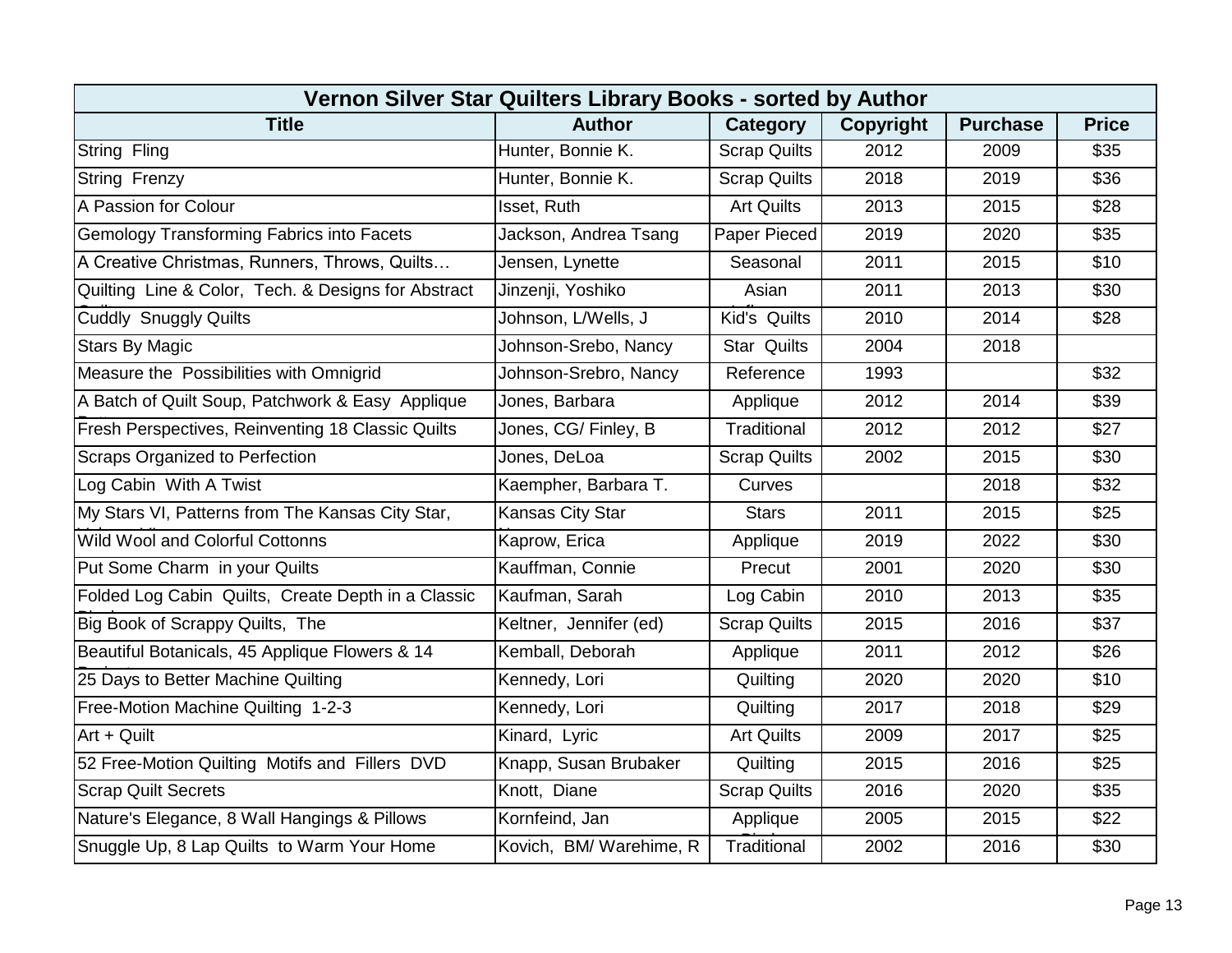| Vernon Silver Star Quilters Library Books - sorted by Author      |                      |                     |                  |                 |              |  |  |  |
|-------------------------------------------------------------------|----------------------|---------------------|------------------|-----------------|--------------|--|--|--|
| <b>Title</b>                                                      | <b>Author</b>        | <b>Category</b>     | <b>Copyright</b> | <b>Purchase</b> | <b>Price</b> |  |  |  |
| <b>Paper Piecing Perfect Points</b>                               | Kratovil, Debbie     | Paper Pieced        | 2013             | 2020            | \$25         |  |  |  |
| Supersize 'Em!: 22 quilts from oversize blocks                    | Kratovil, Debby      | Quick Quilts        | 2009             | 2018            | \$32         |  |  |  |
| Hunter Star Quilts & Beyond                                       | Krentz, Jan          | <b>Star Quilts</b>  | 2003             | 2012            | \$35         |  |  |  |
| Quick Star Quilts & beyond, 20 Dazzling Projects                  | Krentz, Jan          | <b>Star Quilts</b>  | 2009             |                 | \$30         |  |  |  |
| Quilting For The Men In Your Life                                 | Krush, Pearl Louise  | General             | 2005             | 2016            | \$26         |  |  |  |
| Splash of Color                                                   | Kunkel, Jackie       | Feature             | 2015             | 2012            | \$25         |  |  |  |
| A Bag for All Reasons                                             | Lam, Lisa            | Bags and            | 2012             | 2013            | \$30         |  |  |  |
| Bag Making Bible, The                                             | Lam, Lisa            | Bags & Bowls        | 2010             | 2018            | \$32         |  |  |  |
| Tis the Autumn Season                                             | Large, Jeanne        | Seasonal            | 2013             | 2016            | \$30         |  |  |  |
| Going Postal, Easy Fabric Postcards                               | Lauder, Billie       | <b>Art Quilt</b>    | 2005             | 2006            | \$20         |  |  |  |
| Fresh from the Prairies                                           | Lavigne Denon/Smith  | Traditional         | 2013             | 2019            | \$10         |  |  |  |
| <b>Sky Quilts</b>                                                 | Lawler, Mickey       | <b>Art Quilts</b>   | 2011             | 2007            | \$35         |  |  |  |
| More Celtic Quilting, 25 Projects for Patchwork,                  | Lawther, Gail        | Quilting            | 2004             |                 | \$24         |  |  |  |
| Animal Parade 2, Dharming Applique Quilts for                     | Leffler, Cheri       | Applique            | 2015             | 2020            | \$5          |  |  |  |
| Threadplay, Mastering Machine Embroidery                          | Lehman, Libby        | <b>Art Quilts</b>   | 1997             | 2016            | \$5          |  |  |  |
| 24 Hour Baby Quilts, 20 Quick Quilts for Little Ones Leisure Arts |                      | Kid's Quilts        | 2009             | 2009            | \$26         |  |  |  |
| Stashtastic! 12 patterns for Fat-Quarter Quilts                   | Leko, Doug           | <b>Scrap Quilts</b> | 2017             | 2019            | \$30         |  |  |  |
| <b>New Sampler Quilt</b>                                          | Leone, Diana         | General             | 1993             | 2009            | \$25         |  |  |  |
| Skinny Quilts & Table Runners, from Today's Top                   | Levie, Eleanor (ed)  | Runners &           | 2008             | 2014            | \$29         |  |  |  |
| <b>Modern Mix</b>                                                 | Levitt, Jessica      | Modern              | 2011             | 2013            | \$28         |  |  |  |
| <b>Carefree Quilts</b>                                            | Lily, Joy            | Modern              | 2011             | 2017            | \$32         |  |  |  |
| <b>Free-Motion Machine Quilting</b>                               | Linn, Don            | Quilting            | 2011             | 2015            | \$28         |  |  |  |
| Jelly Roll Dreams                                                 | Lintott, P & N       | Precut              | 2012             | 2017            | \$26         |  |  |  |
| Jelly Roll Sampler Quilts, 10 Quilts, 50 Blocks                   | Lintott, P & N       | Precut              | 2011             | 2013            | \$30         |  |  |  |
| <b>Jelly Roll Quilts</b>                                          | Lintott, Pam & Nicky | Precut              | 2008             | 2009            | \$25         |  |  |  |
| <b>Fabulous Facades</b>                                           | Loughman, Gloria     | <b>Art Quilts</b>   | 2017             | 2018            | \$28         |  |  |  |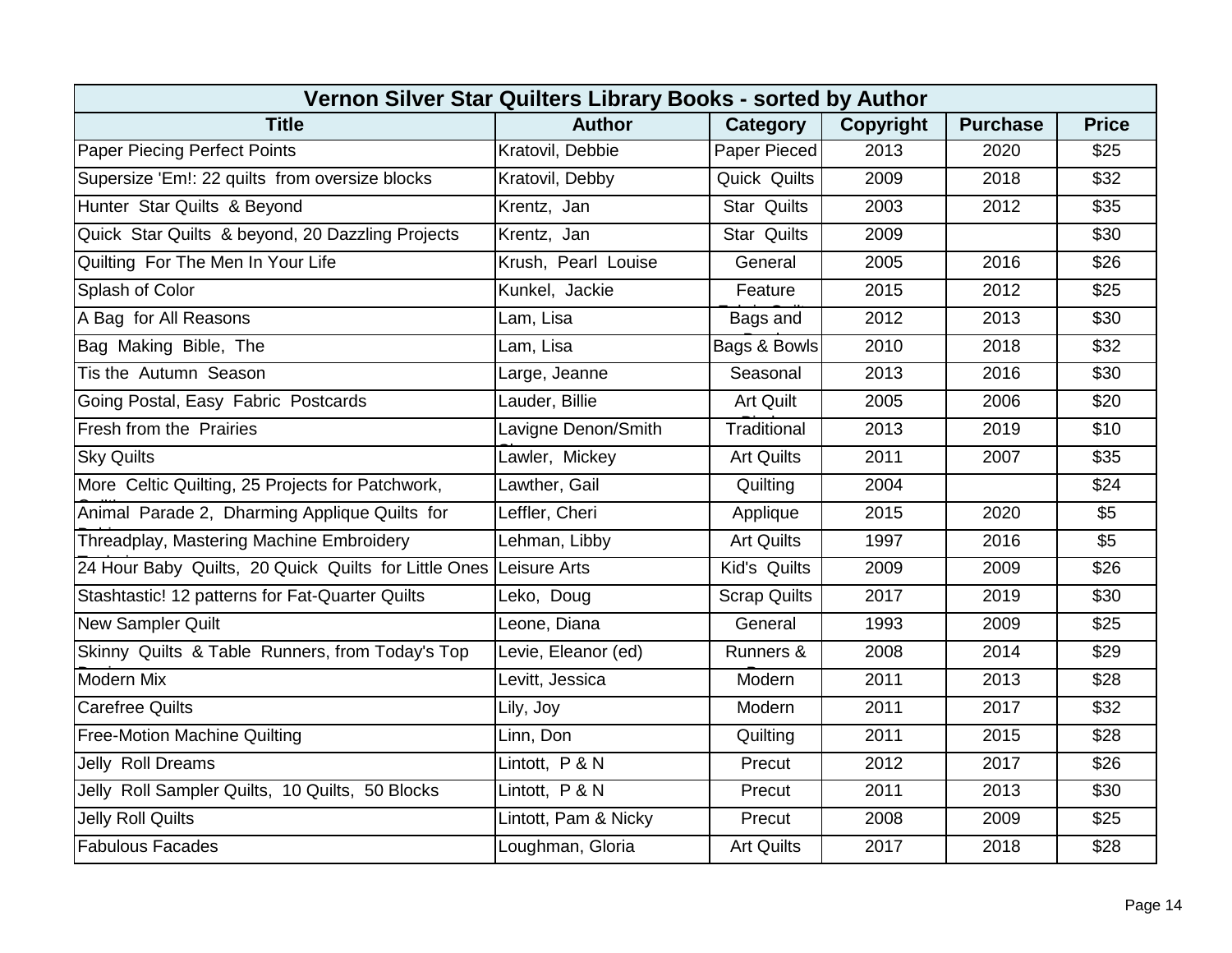| Vernon Silver Star Quilters Library Books - sorted by Author            |                           |                     |                  |                 |              |  |  |  |
|-------------------------------------------------------------------------|---------------------------|---------------------|------------------|-----------------|--------------|--|--|--|
| <b>Title</b>                                                            | <b>Author</b>             | Category            | <b>Copyright</b> | <b>Purchase</b> | <b>Price</b> |  |  |  |
| Quilted Symphony                                                        | Loughman, Gloria          | <b>Art Quilts</b>   | 2010             | 2016            | \$35         |  |  |  |
| Radiant Landscapes, Use Tiled Colors & Textures to                      | Loughman, Gloria          | <b>Art Quilts</b>   | 2013             | 2015            | \$18         |  |  |  |
| Love Flying Geese (2)                                                   | Love Patchwork            | Modern              | 2019             | 2022            | \$35         |  |  |  |
| Love Flying Geese                                                       | Love Patchwork & Quilting | Modern              | 2019             | 2020            | \$27         |  |  |  |
| Embellishing with Anything, Fiber Art Techniques for                    | Love, Gladys              | Borders &           | 2009             | 2010            | \$30         |  |  |  |
| Color, Thread & Free Motion Quilting                                    | Lucas, Teri               | Quilting            | 2020             | 2020            | \$5          |  |  |  |
| Sew Embellished!                                                        | Lynch, Cheryl             | Borders &           | 2012             |                 | \$27         |  |  |  |
| Pieceful Scenes, Easy Perspective for Patchworkers                      | Madden, Angela            | <b>Art Quilts</b>   | 1997             | 2013            | \$30         |  |  |  |
| Quilting Wide Open Spaces                                               | Madsen, Judi              | Quilting            | 2013             | 2016            | \$33         |  |  |  |
| Quilting Wide Open Spaces Vol 2                                         | Madsen, Judi              | Quilting            | 2013             | 2021            | \$20         |  |  |  |
| Quilt Block Bonanza, 50 Paper-Pieced Designs                            | Mahoney, Nancy            | Paper Pieced        | 2005             | 2020            | \$17         |  |  |  |
| <b>Ribbon Star Quilts</b>                                               | Mahoney, Nancy            | Star Binder         | 2008             | 2007            | \$40         |  |  |  |
| Flower Show Quilts, Stunning Applique on Patchwork Majidimehr, Lynn Ann |                           | Applique            | 2010             | 2015            | \$37         |  |  |  |
| Doodle Quilting                                                         | Malkowski, Cheryl         | Quilting            | 2012             | 2013            | \$25         |  |  |  |
| Potholders, Pinchers & More                                             | Malone, Chris             | Applique            | 2012             | 2016            | \$27         |  |  |  |
| Holiday Wrappings, Quilts to Welcome the Season                         | Manwaring, L/Nelson, S    | Seasonal            | 2008             | 2010            | \$23         |  |  |  |
| <b>Distinctive Dresdens</b>                                             | Marek, Katja              | Traditional         | 2017             | 2018            | \$23         |  |  |  |
| New Hexagon, The                                                        | Marek, Katja              | Traditional         | 2014             | 2006            | \$30         |  |  |  |
| <b>Watercolor Impressions</b>                                           | Margaret, P/Slusser, D    | <b>Colour Wash</b>  | 1995             | 2013            | \$20         |  |  |  |
| <b>Watercolor Quilts</b>                                                | Margaret, P/Slusser, D    | Colour Wash         | 1993             | 2011            | \$24         |  |  |  |
| <b>Walking Foot Quilting Designs</b>                                    | Marginet, Melissa         | Quilting            | 2018             | 2019            | \$30         |  |  |  |
| Minimal Quiltmaking                                                     | Marston, Gwen             | Modern              | 2014             | 2009            | \$38         |  |  |  |
| <b>Machine Quilting Primer</b>                                          | Martin, Cynthia           | Quilting            | 1996             | 2018            | \$32         |  |  |  |
| <b>Extraordinary Log Cabin Quilts</b>                                   | Martin, Judy              | Log Cabin           | 2013             | 2014            | \$40         |  |  |  |
| Scraps                                                                  | Martin, Judy              | <b>Scrap Quilts</b> | 2006             | 2013            | \$26         |  |  |  |
| Folded Fabric Fun, Pillows, Purses, Totes & More                        | Martin, Nancy             | Seasonal            | 1997             | 2011            | \$22         |  |  |  |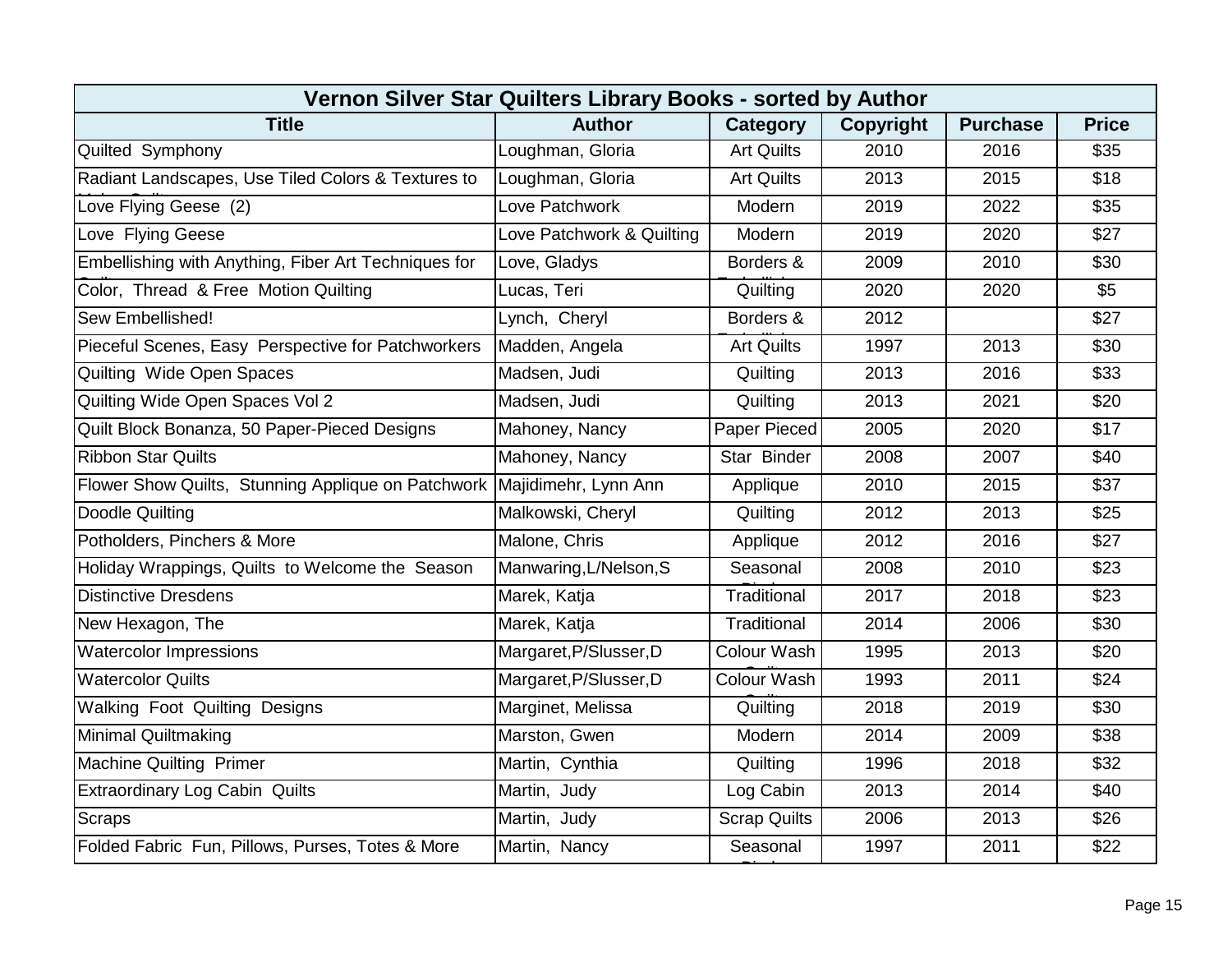| Vernon Silver Star Quilters Library Books - sorted by Author |                         |                     |                  |                 |              |  |  |  |
|--------------------------------------------------------------|-------------------------|---------------------|------------------|-----------------|--------------|--|--|--|
| <b>Title</b>                                                 | <b>Author</b>           | Category            | <b>Copyright</b> | <b>Purchase</b> | <b>Price</b> |  |  |  |
| <b>Time-Crunch Quilts</b>                                    | Martin, Nancy           | <b>Quick Quilts</b> | 2000             | 2016            | \$18         |  |  |  |
| <b>Potting Shed Patchwork</b>                                | Martin, Nancy, J        | Applique            | 2002             | 2020            | \$24         |  |  |  |
| Paper Piece the Quick-Strip Way                              | Martin, Peggy           | Paper Pieced        | 2007             | 2009            | \$24         |  |  |  |
| Quick Strip Paper Piecing                                    | Martin, Peggy           | Paper Pieced        | 2003             | 2008            | \$27         |  |  |  |
| Quick Strip Paper Piecing DVD                                | Martin, Peggy           | Paper Pieced        | 2008             | 2012            | \$18         |  |  |  |
| Quick Strip Paper Piecing DVD                                | Martin, Peggy           | Paper Pieced        | 2003             | 2018            | \$30         |  |  |  |
| Snowflake Follies, Quilts to Make in a Winter                | Martin, Terry           | Seasonal            | 2003             | 2014            | \$32         |  |  |  |
| Wonder Blocks, Stack, Cut, Sew & Go                          | Martin, Terry           | <b>Fat Quarter</b>  | 2008             | 2009            | \$36         |  |  |  |
| <b>Pieced Borders</b>                                        | Martin, J/ McCloskey, M | Borders &           | 1994             | 2006            | \$30         |  |  |  |
| <b>Merry Christmas Quilts</b>                                | Martingale & Co.        | Seasonal            | 2005             | 2012            | \$20         |  |  |  |
| <b>Top Your Table</b>                                        | Martingdale & Company   | Runner &            | 2015             | 2014            | \$10         |  |  |  |
| <b>Foolproof Machine Quilting</b>                            | Mashuta, Mary           | Quilting            | 2008             | 2009            | \$28         |  |  |  |
| Foolproof Walking-Foot Quilting Designs                      | Mashuta, Mary           | Quilting            | 2015             | 2016            | \$40         |  |  |  |
| Color & Composition for the Creative Quilter, Easy-          | Masopust, K/Barker, B   | <b>Art Quilts</b>   | 2005             | 2014            | \$20         |  |  |  |
| <b>Artful Log Cabin Quilts</b>                               | Masopust, Katie         | <b>Art Quilts</b>   | 2017             | 2021            | \$39         |  |  |  |
| Mariner's Compass Quilts: New Directions                     | Mathieson, Judy         | Traditional         | 1995             | 2018            | \$15         |  |  |  |
| Storm at Sea Quilts, One Block, An Ocean of                  | Mathson, Wendy          | Traditional         | 2009             | 2012            | \$32         |  |  |  |
| Quilting With A Modern Slant                                 | May, Rachel             | Modern              | 2014             | 2007            | \$25         |  |  |  |
| Beginning Quiltmaking DVD                                    | McClun, D/ Nownes, L    | <b>Beginners</b>    | 2007             | 2011            | \$25         |  |  |  |
| Q is for Quilts                                              | Mcclun, D/ Nownes, L    | Modern              | 2002             | 2009            | \$20         |  |  |  |
| No Stress Paper Piecing, Using Flannel or Cotton             | McCormick, Caroyn C.    | Paper Pieced        | 2007             | 2012            | \$30         |  |  |  |
| Christmas in the Country                                     | McCray, Rhonda          | Seasonal            | 2020             | 2020            | \$35         |  |  |  |
| <b>Adventures in Circles</b>                                 | McDonald, Leigh E.      | Curves              | 2008             | 2015            | \$30         |  |  |  |
| Design Workshop                                              | McDowell, Ruth          | <b>Art Quilts</b>   | 2007             | 2009            | \$10         |  |  |  |
| Piecing Workshop, Step-by-Step Guide                         | McDowell, Ruth B        | <b>Art Quilts</b>   | 2007             | 2017            | \$32         |  |  |  |
| Piecing: Expanding the Basics                                | McDowell, Ruth B        | Paper               | 1998             | 2015            | \$28         |  |  |  |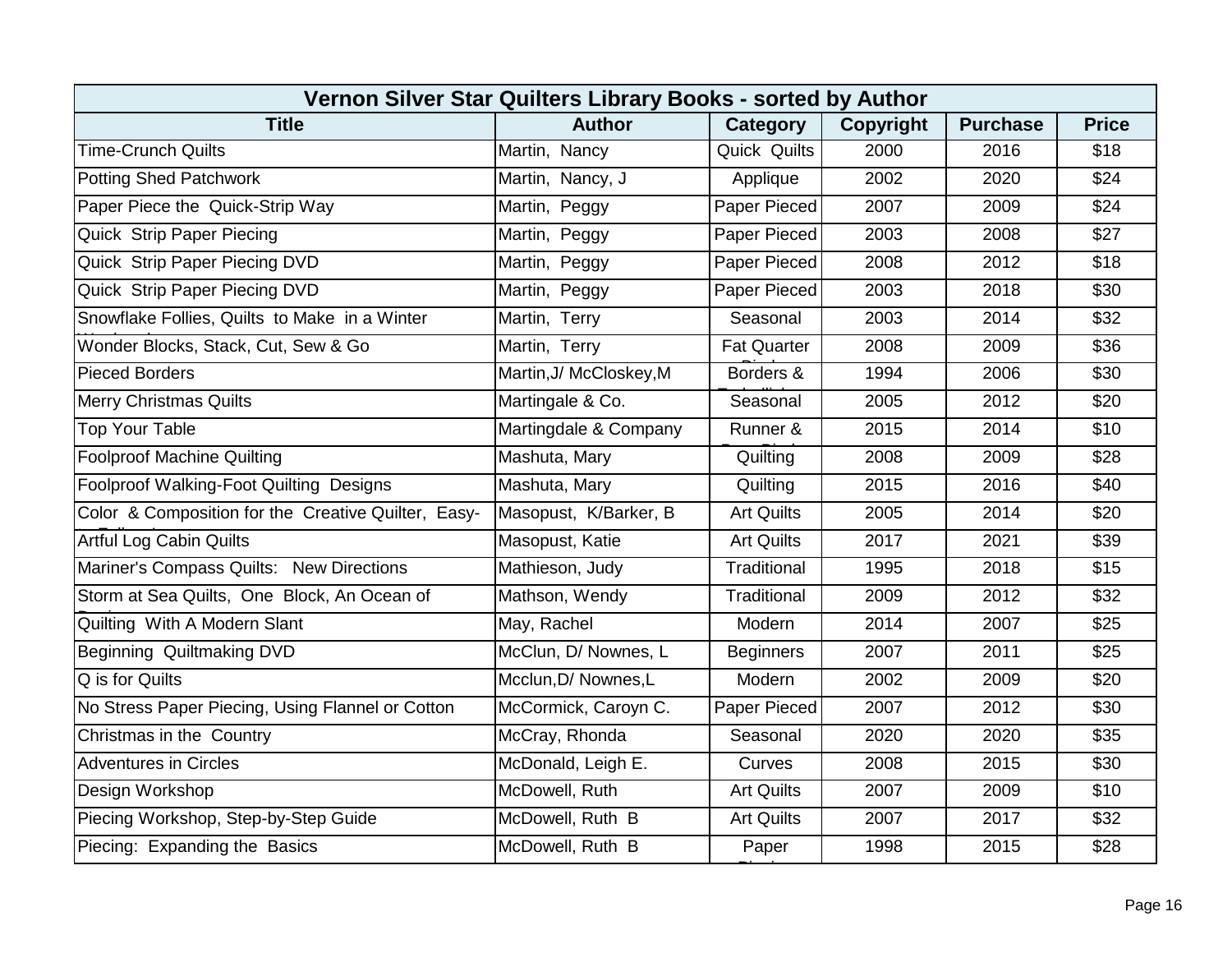| Vernon Silver Star Quilters Library Books - sorted by Author |                           |                     |                  |                 |                  |  |  |  |
|--------------------------------------------------------------|---------------------------|---------------------|------------------|-----------------|------------------|--|--|--|
| <b>Title</b>                                                 | <b>Author</b>             | Category            | <b>Copyright</b> | <b>Purchase</b> | <b>Price</b>     |  |  |  |
| Quilt As You Go, Reimagined, Clean. Simple.                  | McManus, M/Raffuse, S     | Quilting            | 2012             | 2013            | \$14             |  |  |  |
| Simply Strips & Squares, Quilts Using Charm                  | McNeill, Suzanne          | <b>Fat Quarter</b>  | 2008             | 2018            | \$26             |  |  |  |
| Strip Delight, 10 Fabulous Quilts from Jelly Rolls           | McNeill, Suzanne          | <b>Fat Quarter</b>  | 2009             | 2014            | \$28             |  |  |  |
| <b>Contemporary Quilts</b>                                   | Meech, Sandra             | <b>Art Quilts</b>   | 2003             | 2015            | \$29             |  |  |  |
| <b>Creative Quilts</b>                                       | Meech, Sandra             | <b>Art Quilts</b>   | 2006             | 2015            | \$40             |  |  |  |
| Kaleidoscope ABC's                                           | Michell, Marti            | Equipment           | 2007             | 2016            | \$22             |  |  |  |
| Log Cabin ABC                                                | Michell, Marti            | Log Cabin           | 2006             | 2007            | \$15             |  |  |  |
| Magic of Crazy Quilting, (The), Embellished Quilting         | Michler, J. Marsha        | <b>Scrap Quilts</b> | 1998             | 2012            | \$24             |  |  |  |
| French Braid Transformation, 12 Spectacular Strip-           | Miler, Jane Hardy         | Traditional         | 2011             | 2012            | \$25             |  |  |  |
| Smashing Sets, Exciting Ways to Arrange Quilt                | Miller, Margaret          | Borders &           | 2000             |                 | $\overline{$28}$ |  |  |  |
| Joy to the World                                             | Milligan, L./ Smith, N.   | Seasonal            | 1999             | 2008            | \$36             |  |  |  |
| Modern Quilts, Designs of the New Century                    | <b>Modern Quilt Guild</b> | Reference           | 2017             | 2020            | \$30             |  |  |  |
| Bears on Parade, Pattern                                     | Monroe, Charlotte         | Kid's Quilt         |                  | 2008            |                  |  |  |  |
| Crazy Quilt Handbook, The                                    | Montano, Judith Baker     | Traditional         | 2014             | 2017            | \$30             |  |  |  |
| <b>Machine Freehand Patterns</b>                             | Moore, Nan                | Quilting            | 2009             | 2010            | \$30             |  |  |  |
| <b>Stacked &amp; Stiched</b>                                 | Morgan, Christine         | <b>Art Quilts</b>   | 2012             | 2008            | \$34             |  |  |  |
| Ultimate Scrap Quilt, (The)                                  | Mori, Joyce               | <b>Scrap Quilts</b> | 1997             | 2010            |                  |  |  |  |
| SuperStrata Quilts, Celebrating the Colors of Bali           | Mostek, P/Nelson, S       | Feature             | 2010             | 2013            | \$30             |  |  |  |
| Blended Borders, Quilts with a Creative Edge                 | Mostek, Pamela            | Borders &           | 2009             | 2013            | \$32             |  |  |  |
| Dazzling Quilts, Easy Glitz & Instant Glamour                | Mostek, Pamela            | Borders &           | 2006             | 2015            | \$37             |  |  |  |
| Just Can't Cut It! Quilts From Fabulous Fabrics              | Mostek, Pamela            | Feature             | 2003             | 2012            | \$33             |  |  |  |
| Purses, Bags & Totes                                         | Moya's Workshop           | Bags and            | 2012             | 2010            | \$25             |  |  |  |
| Free-Motion Quilting Idea Book                               | Murphy, Amanda            | Quilting            | 2015             | 2016            | \$30             |  |  |  |
| <b>Rulerwork Quilting</b>                                    | Murphy, Amanda            | Quilting            | 2018             | 2019            | \$25             |  |  |  |
| Rulerwork Quilting, The ultimate guide                       | Murphy, Amnada            | Quilting            | 2020             | 2021            | \$40             |  |  |  |
| Drunkard's Path, An Easy No-pins Technique                   | Murphy, Anita             | Curve Binder        | 1991             | 2006            | \$25             |  |  |  |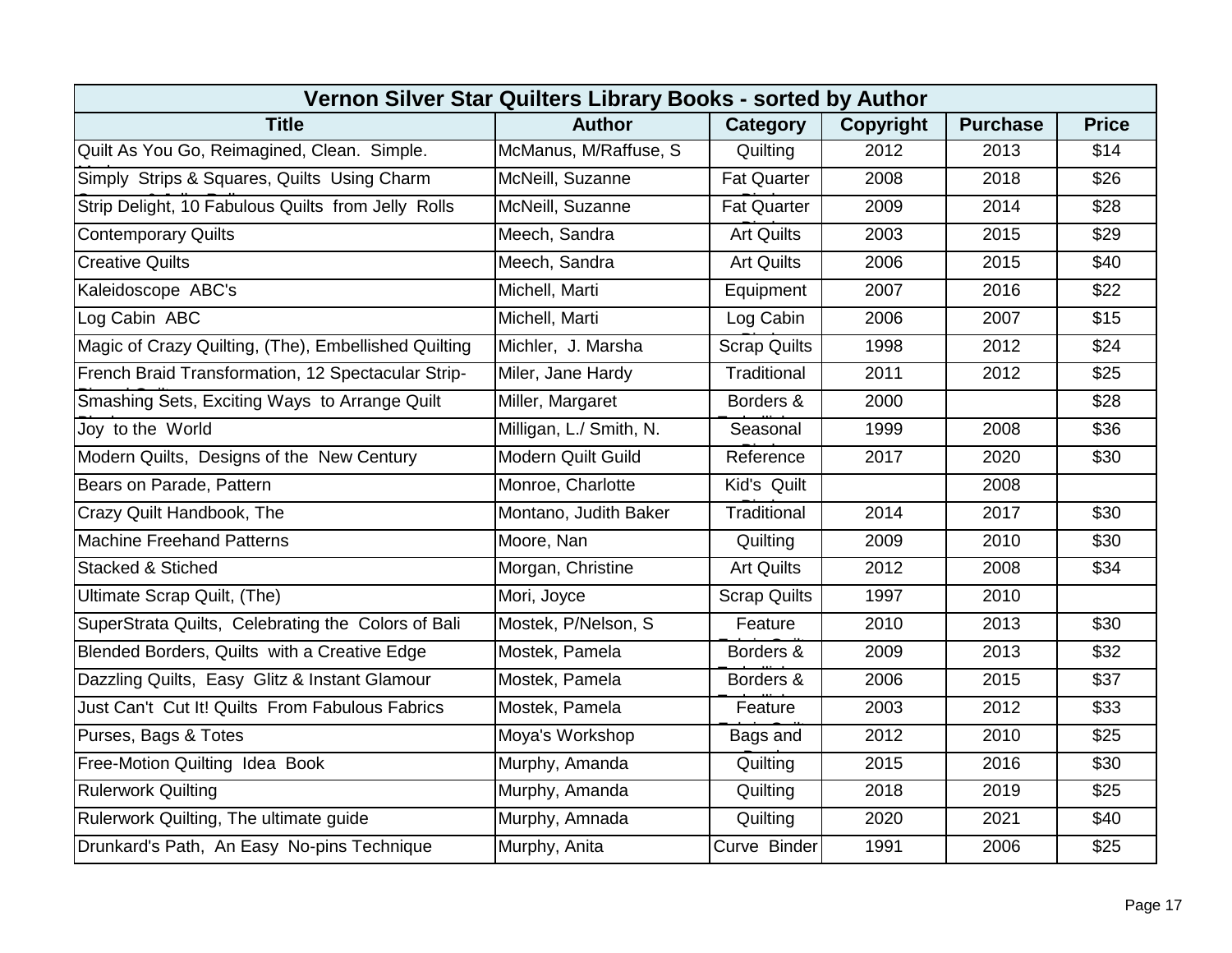| Vernon Silver Star Quilters Library Books - sorted by Author |                        |                     |                  |                 |                  |  |  |  |
|--------------------------------------------------------------|------------------------|---------------------|------------------|-----------------|------------------|--|--|--|
| <b>Title</b>                                                 | <b>Author</b>          | <b>Category</b>     | <b>Copyright</b> | <b>Purchase</b> | <b>Price</b>     |  |  |  |
| In the Studio of Judy Murrah                                 | Murrah, Judy           | Modern              | 1997             |                 | \$24             |  |  |  |
| <b>Jacket Jazz</b>                                           | Murrah, Judy           | Wearables           | 1993             |                 | \$32             |  |  |  |
| <b>Puzzle Quilts</b>                                         | Nadelstern, P          | Modern              | 2005             | 2009            | \$20             |  |  |  |
| <b>Make Star Quilts</b>                                      | Nakanishi, Alice (ed.) | <b>Star Quilts</b>  | 2016             | 2017            | $\overline{$35}$ |  |  |  |
| <b>Modern Selvage Quilting</b>                               | Nason, Riel            | Feature             | 2016             | 2016            | \$35             |  |  |  |
| Schnibbles Times Two, Quilts from 5" or 10"                  | Nelson, Carrie         | Precut              | 2010             | 2011            | \$35             |  |  |  |
| A Touch of Rosie Quilts, 14 Designs                          | Nelson, Carrie L.      | Traditional         | 2010             | 2014            | \$25             |  |  |  |
| Another Bite of Schnibbles, 24 Quilts from 5" or 10"         | Nelson, Carrie L.      | Precut              | 2011             | 2014            | \$25             |  |  |  |
| Miss Rosie's Spice of Life Quilts                            | Nelson, Carrie L.      | Traditional         | 2010             | 2016            | \$25             |  |  |  |
| Not Your Grandmother's Log Cabin                             | Nephew, Sara           | Log Cabin           | 2008             |                 | \$40             |  |  |  |
| <b>Midnight Quilts</b>                                       | Nevaril, Lerlene       | Traditional         | 2012             | 2018            | \$28             |  |  |  |
| Midnight Quilts, 11 Sparkling Projects to Light Up the       | Nevaril, Lerlene       | Modern              | 2012             | 2009            | \$30             |  |  |  |
| Over Easy Creative Ideas for Pieced Quilt Backs              | Nevaril, Lerlene       | reference           | 2004             | 2005            | \$20             |  |  |  |
| <b>Hidden Block Quilts</b>                                   | Nevarti, Lerlene       | Traditional         | 2002             | 2008            | \$25             |  |  |  |
| <b>Quilts From Neckties</b>                                  | Newman, Sharon         | <b>Scrap Quilt</b>  | 1995             | 2013            | \$38             |  |  |  |
| Wonderful "1" Fabric Quilts                                  | Nichols, Kay           | Feature             | 2007             | 2014            | \$10             |  |  |  |
| Fabulous Feathers & Fillers, Design & Machine                | Nickels, Sue           | Quilting            | 2013             | 2014            | \$45             |  |  |  |
| Machine Quilting with Decorative Threads                     | Noble, M/ Hendricks, E | Quilting            | 1998             | 2001            | \$30             |  |  |  |
| Text It                                                      | Noel, Sherri           | Applique            | 2019             | 2020            | \$25             |  |  |  |
| <b>Scrap Quilts</b>                                          | Nolte, J (ed.)         | <b>Scrap Quilts</b> | 2010             | 2013            | \$25             |  |  |  |
| <b>Tips and Techniques</b>                                   | Nolte, J (ed.)         | Reference           | 2012             | 2015            | \$20             |  |  |  |
| Best of Fons & Porter Star Quilts                            | Nolte, Jean (ed.)      | <b>Star Quilts</b>  | 2012             | 2016            | \$33             |  |  |  |
| Fun Quilts For Kids                                          | Nolte, Jean (ed.)      | Kid's Quilts        | 2012             | 2016            | \$20             |  |  |  |
| No Scrap Left Behind                                         | Nyberg, Amanda Jean    | <b>Scrap Quilts</b> | 2017             | 2018            | \$35             |  |  |  |
| Small Art Quilts - Explorations in Paint and Stitch          | O'Hare, Deborah        | <b>Art Quilts</b>   | 2018             | 2018            | \$30             |  |  |  |
| Quilter's Color Workbook                                     | Olsen, Kristin         | Colour              | 1990             | 2018            | \$10             |  |  |  |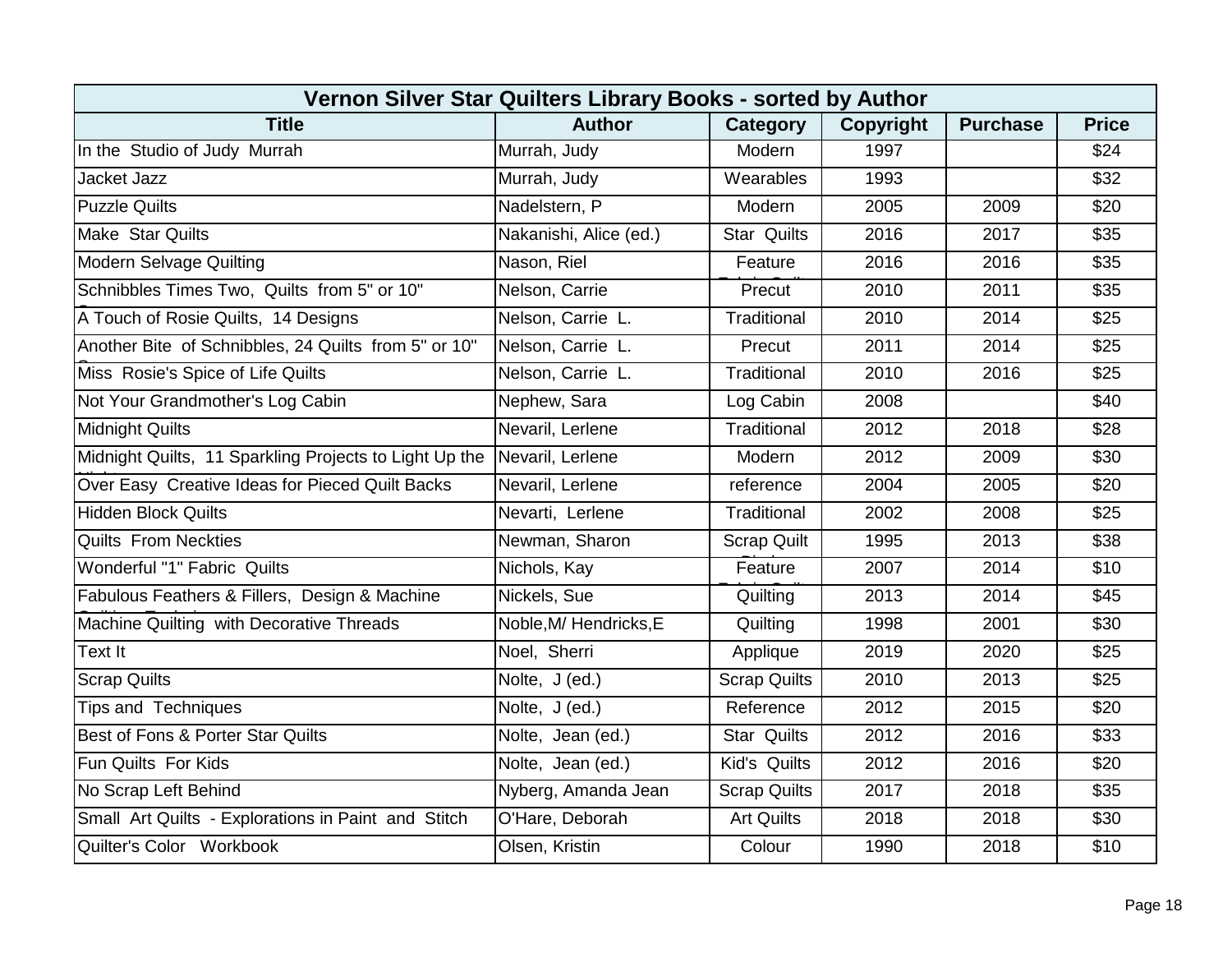| Vernon Silver Star Quilters Library Books - sorted by Author           |                          |                    |                  |                 |              |  |  |  |
|------------------------------------------------------------------------|--------------------------|--------------------|------------------|-----------------|--------------|--|--|--|
| <b>Title</b>                                                           | <b>Author</b>            | Category           | <b>Copyright</b> | <b>Purchase</b> | <b>Price</b> |  |  |  |
| Journey of an Art Quilter, creative Strategies &                       | Olson, Barbara           | <b>Art Quilts</b>  | 2004             | 2013            | \$30         |  |  |  |
| Rubbing Plates, 6 Leaves, 6 Abstract                                   | <b>Paintstik Place</b>   | Equipment          |                  | 2016            | \$10         |  |  |  |
| Quick Watercolor Quilts, The Fuse, Fold & Stitch                       | Pappas, Dina             | Colour Wash        | 1999             |                 | \$28         |  |  |  |
| <b>Modern Memory Quilts</b>                                            | Paquette, Susan          | Modern             | 2019             | 2021            | \$33         |  |  |  |
| Sashiko, Easy & Elegant Japanese Designs for                           | Parker, Mary             | Asian              | 1999             | 2006            | \$20         |  |  |  |
| <b>Fractured Landscape Quilts</b>                                      | Pasquini Masopust, K     | <b>Art Quilts</b>  |                  | 1996            | \$25         |  |  |  |
| Ghost Layers & Color Washes, Three Steps to                            | Pasquini Masopust, K     | <b>Art Quilts</b>  | 2000             | 2015            | \$20         |  |  |  |
| Simple Stitches Quilting: 18 Projects For the New                      | Pattison, Emma           | Reference          | 2010             | 2009            | \$23         |  |  |  |
| Piece of Cake, A                                                       | Peace, Peta              | Precut             | 2017             | 2018            | \$30         |  |  |  |
| Modern Quilting Designs, 90 Free-Motion Inspirations Pease, bethany    |                          | Quilting           | 2011             | 2015            | \$28         |  |  |  |
| More Reversible Quilts                                                 | Pederson, Sharon         | Modern             | 2004             | 2010            | \$25         |  |  |  |
| <b>Reversible Quilts</b>                                               | Pederson, Sharon         | Modern             | 2002             | 2018            | \$23         |  |  |  |
| Sensational Sashiko, Japanese Applique & Quilting                      | Pederson, Sharon         | Asian              | 2005             | 2009            | \$17         |  |  |  |
| StrataVarious Quilts, 9 Fabulous Strip Quilts From                     | Persing, Barb/Hoover,    | Precut             | 2008             | 2016            | \$30         |  |  |  |
| Listen to Your Quilt, 4 Simple Steps to Select the                     | Persing, Barbara         | Quilting           | 2012             | 2012            | \$30         |  |  |  |
| Trendy Table 3                                                         | Petersen, Heather        | Runners            | 2021             | 2011            | \$35         |  |  |  |
| Charmed & Dangerous                                                    | Peterson, Heather        | <b>Fat Quarter</b> | 2007             | 2009            | \$15         |  |  |  |
| On the Run, 12 Runners Using Your Favorite Precuts   Peterson, Heather |                          | Runner &           | 2009             | 2010            | \$20         |  |  |  |
| New York Beauty, Includes Templates                                    | Phillips, C./ Schulz, K. | Equipment          | 2006             | 2016            | \$20         |  |  |  |
| Cut Around Tool: 6" to 17" circles                                     | Phillips, Cheryl         | Equipment          | 2004             | 2015            | \$32         |  |  |  |
| <b>Quilts Without Corners</b>                                          | Phillips, Cheryl         | Curve Binder       | 2000             | 2014            | \$20         |  |  |  |
| Quilting Curves, Machine-Piecing Curves with Ease                      | Pignatelli, Vicki        | Curves             | 2001             | 2014            | \$26         |  |  |  |
| City Sampler, 100 Modern Quilt Blocks                                  | Pink, Tula               | Modern             | 2013             | 2014            | \$50         |  |  |  |
| Quilts from The House of Tula Pink, 20 Projects                        | Pink, Tula               | Modern             | 2012             |                 | \$20         |  |  |  |
| Quilt with Tulla And Angela                                            | Pink, Tula and A Walters | Modern             | 2016             | 2016            | \$10         |  |  |  |
| Asian Elegance: Quilting with Japanese fabrics and                     | Pippen, Kitty            | Asian              | 2003             |                 | \$30         |  |  |  |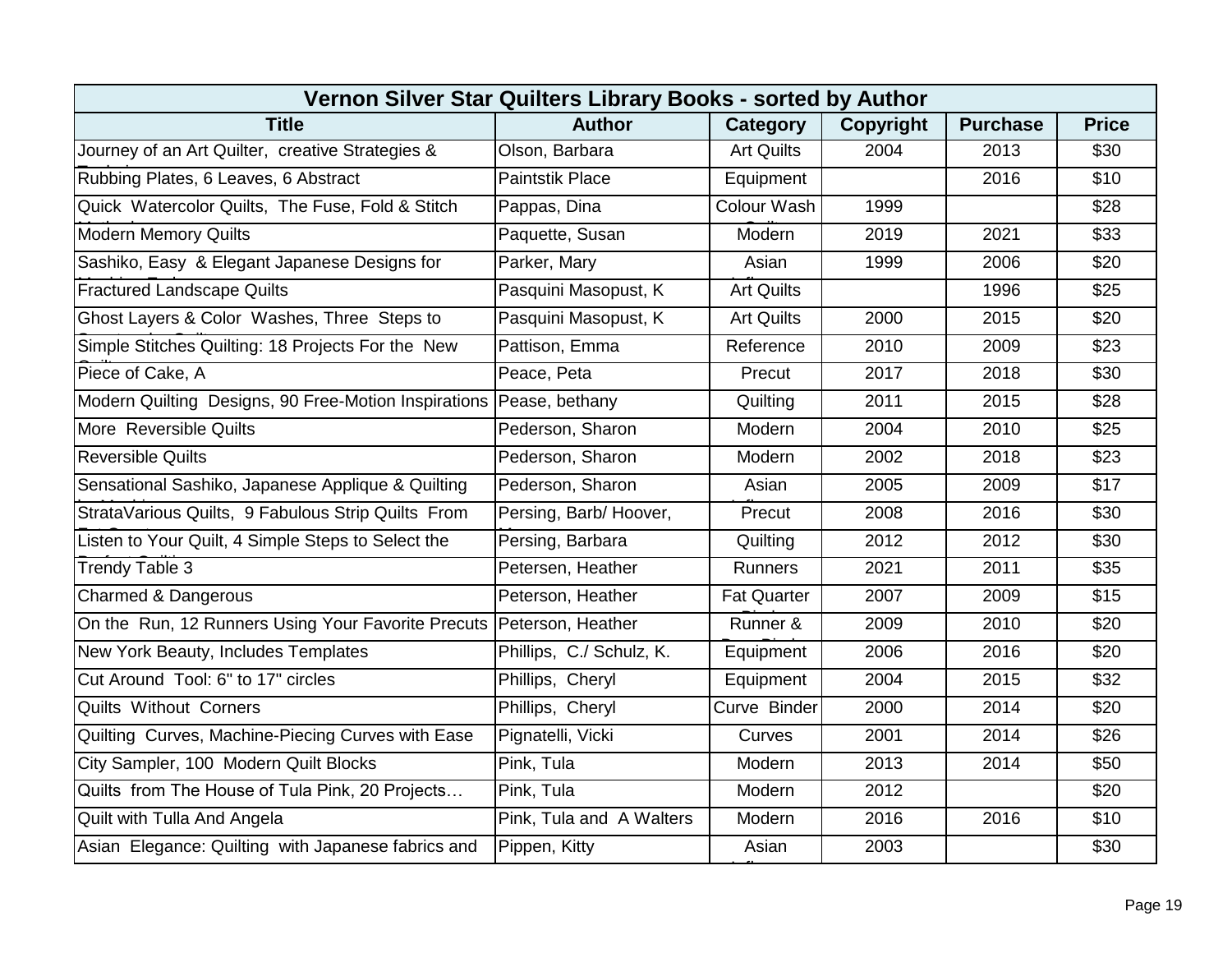| Vernon Silver Star Quilters Library Books - sorted by Author          |                          |                     |           |                 |              |  |  |  |
|-----------------------------------------------------------------------|--------------------------|---------------------|-----------|-----------------|--------------|--|--|--|
| <b>Title</b>                                                          | <b>Author</b>            | Category            | Copyright | <b>Purchase</b> | <b>Price</b> |  |  |  |
| Colorful Quilts for Playful Kids, 14 Projects to Mix & Pittman, Janet |                          | Kid's Quilts        | 2012      | 2013            | \$24         |  |  |  |
| More Loose Change                                                     | Plett, Claudia           | Precut              | 2010      | 2005            | \$20         |  |  |  |
| Hawaiian Quilt Cushion Patterns & Designs                             | Poakalani/ Seeao, J      | Applique            | 1999      | 2012            | \$10         |  |  |  |
| A Fresh Look At Seasonal Quilts                                       | Popa, Julie              | Seasonal            | 2006      | 2016            | \$10         |  |  |  |
| Viva Venezia                                                          | Porter, Christine        | Modern              | 2009      | 2008            | \$20         |  |  |  |
| <b>Accentuate the Negative</b>                                        | Price, Trish             | Quilting            | 2014      | 2022            | \$30         |  |  |  |
| <b>Tree of Life Quilts</b>                                            | Price, Trish             | Traditional         | 2015      | 2022            | \$35         |  |  |  |
| Accent on Angles: Easy Strip-Set Quilts                               | Purney Mark, Susan       | Precut              | 2011      | 2011            | \$10         |  |  |  |
| <b>Postcard Quilts</b>                                                | Rearden, Caroline        | <b>Art Quilts</b>   | 2005      | 2019            | \$28         |  |  |  |
| Modern Machine Quilting DVD                                           | Redford, Catherine       | Quilting            | 2015      | 2012            | \$32         |  |  |  |
| Digital Fiber Art: Combine photos and fabric                          | Redmond, Wen             | <b>Art Quilts</b>   | 2016      | 2018            | \$35         |  |  |  |
| Quilts From the Heart                                                 | Renaud                   | Scrappy             | 2006      | 2019            | \$38         |  |  |  |
| <b>Star Savvy Laps From Fats</b>                                      | Replogle, Ellen          | Star Binder         | 2009      | 2010            | \$43         |  |  |  |
| Magic Stack-n-Whack Quilts                                            | Reynolds, Bethany        | Modern              | 1998      | 2016            | \$30         |  |  |  |
| Stars a la Carte                                                      | Reynolds, Bethany        | <b>Star Quilts</b>  | 2000      | 2016            |              |  |  |  |
| <b>Brave New Quilts</b>                                               | Ricketson, Kathreen      | Modern              | 2013      | 2017            | \$35         |  |  |  |
| <b>Word Play Quilts</b>                                               | Ricucci, Tonya           | Art                 |           | 2019            | \$15         |  |  |  |
| Quiltmaker's Color Workshop, Guide to Color &                         | Ringle, W/Kerr, B        | <b>Art Quilts</b>   | 2002      | 2012            | \$35         |  |  |  |
| Transparency Quilts, 10 Projects, Success in Fabric                   | Ringle, W/Kerr, B        | Modern              | 2011      | 2011            | \$10         |  |  |  |
| Quick Quilting, Machine Piecing, Applique & Quilting                  | Ritter, Kim              | Quick Quilts        | 1996      | 2007            | \$21         |  |  |  |
| Vintage-Style Quilts, 25 Projects Using New & Old                     | Roberts, Flora           | Traditional         | 2004      | 2015            | \$30         |  |  |  |
| 3 Yard Quilts - Easy Peasy                                            | Robertson, Donna         | Quick Quilts        | 2017      | 2021            | \$35         |  |  |  |
| 3 Yard Quilts - Fast and Fun                                          | Robertson, Donna         | Quick Quilts        | 2017      | 2021            | \$35         |  |  |  |
| <b>Simple Strategies For Scrap Quilts</b>                             | Roddy Brown, Lynn        | <b>Scrap Quilts</b> | 2006      |                 | \$43         |  |  |  |
| One Block Wonders Encore!                                             | Rosenthal M Pelzmann j   | Traditional         | 2008      | 2018            | \$28         |  |  |  |
| One Block Wonder Panel Quilts                                         | Rosenthal, M & Miller, N | Feature             | 2021      | 2022            | \$35         |  |  |  |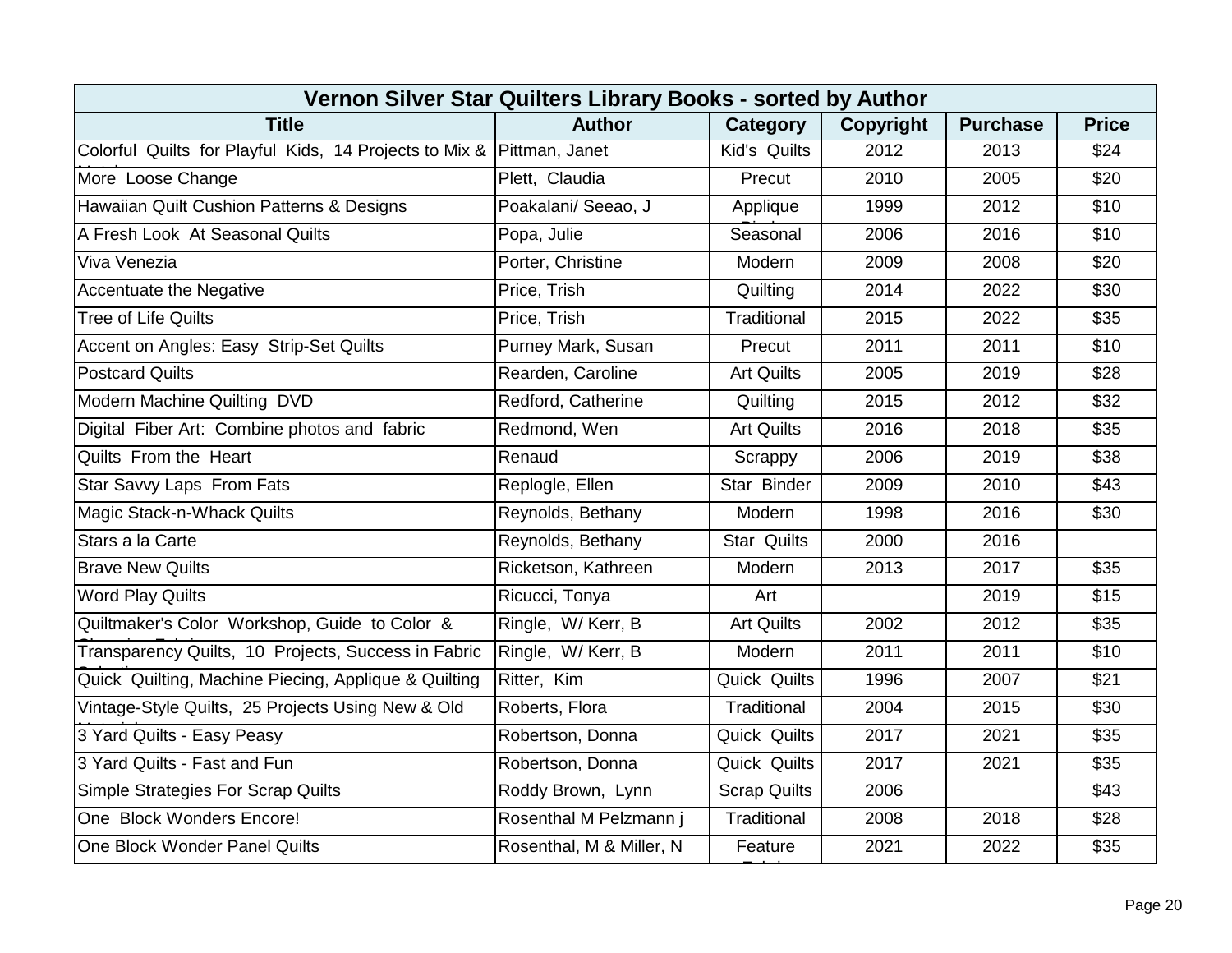| Vernon Silver Star Quilters Library Books - sorted by Author |                          |                    |                  |                 |              |  |  |  |
|--------------------------------------------------------------|--------------------------|--------------------|------------------|-----------------|--------------|--|--|--|
| <b>Title</b>                                                 | <b>Author</b>            | <b>Category</b>    | <b>Copyright</b> | <b>Purchase</b> | <b>Price</b> |  |  |  |
| One Block Wonder Cubed                                       | Rosenthal/Pelzmann       | Modern             | 2010             | 2009            | \$30         |  |  |  |
| One Block Wonders Encore                                     | Rosenthal/Pelzmann       | Modern             | 2008             | 2007            | \$10         |  |  |  |
| One Block Wonders, One Fabric, One Shape                     | Rosenthal/Pelzmann       | Modern             | 2005             | 2014            | \$25         |  |  |  |
| Log Cabin Quilts With Attitude                               | Rotz, Sharon V.          | Log Cabin          | 2006             | 2018            | \$14         |  |  |  |
| Photo Fun, Print Your Own Fabric for Quilts & Crafts         | Rymer, CL, ed.           | <b>Art Quilts</b>  | 2004             | 2016            | \$30         |  |  |  |
| Quilts for Guys                                              | Rymer, Cyndy Lyle        | <b>Kids Quilts</b> | 2001             | 2019            | \$32         |  |  |  |
| Positively Postcards, Quilted Keepsakes to Save Or           | Sabel, B/O'Donell, P     | <b>Art Quilts</b>  | 2007             | 2012            | \$25         |  |  |  |
| <b>Bags For Everyday Use</b>                                 | Saito, Yoko              | Bags and           | 2012             | 2015            | \$35         |  |  |  |
| I Love Houses                                                | Saito, Yoko              | Bags and           | 2019             | 2020            | \$45         |  |  |  |
| <b>New Classic Patchwork</b>                                 | Saito, Yoko              | Traditional        | 2014             | 2010            | \$31         |  |  |  |
| Ombré                                                        | Sampou, Jennifer         | Modern             | 2019             | 2020            | \$22         |  |  |  |
| Show Me How To Create Quilting Designs                       | Sandbach, S              | <b>Art Quilts</b>  | 2004             | 2015            | \$23         |  |  |  |
| <b>Traditional Two Block Quilts</b>                          | Saulmon, Sally           | Traditional        | 2005             | 2020            | \$36         |  |  |  |
| Black & White & Bright & Bold                                | Schaefer, Kim            | Feature            | 2013             | 2017            | \$33         |  |  |  |
| <b>Cozy Modern Quilts</b>                                    | Schaefer, Kim            | Modern             | 2011             | 2011            | \$25         |  |  |  |
| Cozy Modern Quilts, Bright & Bold                            | Schaefer, Kim            | Modern             | 2012             | 2012            | \$25         |  |  |  |
| Playtime Naptime Anytime Quilts                              | Schaefer, Kim            | Kid's Quilts       | 2016             | 2018            | \$35         |  |  |  |
| Quilts From Textured Solids, Rich Projects to Piece          | Schaefer, Kim            | Modern             | 2011             | 2012            | \$30         |  |  |  |
| <b>Calendar Quilts</b>                                       | Schaefer, Kim            | Seasonal           | 2010             | 2022            | \$25         |  |  |  |
| Piece By Piece Machine Applique                              | Schamber, Sharon         | Applique           | 2007             | 2006            | \$30         |  |  |  |
| Paper Piecing the Seasons                                    | Schwartz, L & Seifert, S | Paper Pieced       | 1998             | 2018            | \$39         |  |  |  |
| Lady Bug & Friends Quilts, Using the Easy Outline            | Scott, C/ Smith, L       | Kid's Quilts       | 2011             | 2015            | \$25         |  |  |  |
| T-Shirt, Memories & More                                     | Scott, Nancy             | Feature            | 2014             | 2018            | \$23         |  |  |  |
| T-Shirt, Memories & More                                     | Scott, Nancy             | Feature            | 2014             | 2018            | \$32         |  |  |  |
| A Dictionary of Color Combinations                           | Seigensha                | <b>Art Quilts</b>  | 2018             | 2019            | \$26         |  |  |  |
| Ultimate Guide to Art Quilting, 1000+ Step-by-Step           | Seward, Linda            | <b>Art Quilts</b>  | 2014             | 2016            | \$20         |  |  |  |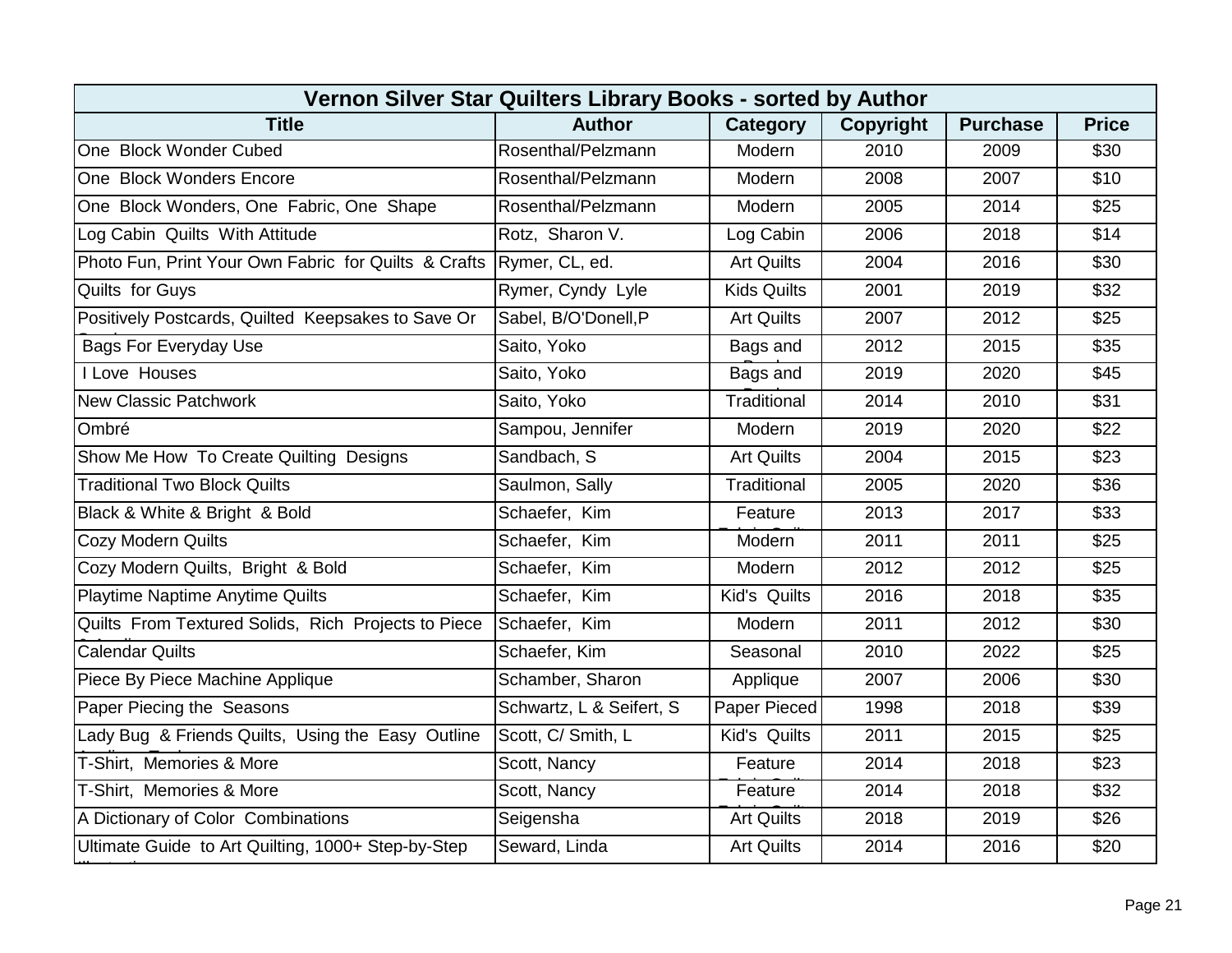| Vernon Silver Star Quilters Library Books - sorted by Author |                         |                     |           |                 |              |  |  |  |
|--------------------------------------------------------------|-------------------------|---------------------|-----------|-----------------|--------------|--|--|--|
| <b>Title</b>                                                 | <b>Author</b>           | Category            | Copyright | <b>Purchase</b> | <b>Price</b> |  |  |  |
| Vintage Tablecloth Quilts, kitchen kitsch to bedroom         | Sheifer, R/Aneloski, L  | Feature             | 2012      | 2015            | \$30         |  |  |  |
| Improv Patchwork                                             | Shell, Maria            | Scrappy             | 2017      | 2021            | \$35         |  |  |  |
| Global Expressions, decorating with fabrics from             | Shepard, Lisa           | <b>Art Quilts</b>   | 2001      | 2019            | \$5          |  |  |  |
| Batik Beauties, 18 Stunning Quilts                           | Shifrin, Laurie         | Modern              | 2001      | 2015            | \$10         |  |  |  |
| Batik Gems: 29 Dazzling Quilt Projects                       | Shifrin, Laurie         | Modern              | 2008      | 2011            | \$30         |  |  |  |
| Batiks & Beyond, Quilts from Fabulous Fabrics                | Shifrin, Laurie         | Traditional         | 2003      |                 | \$30         |  |  |  |
| Quilted Bags and Gifts                                       | Shita, Akemi            | Bags and            | 2016      | 2009            | \$30         |  |  |  |
| Natural World, Art Quilt Portfolio, Inspiring Works,         | Sielman, Martha         | <b>Art Quilts</b>   | 2012      | 2007            | \$30         |  |  |  |
| Floorquilts, Fabric Decoupaged Floorcloths- No-sew           | Silver, Ellen           | <b>Quick Quilts</b> | 2007      | 2013            | \$28         |  |  |  |
| <b>Picture Play Quilts</b>                                   | Simms, Ami              | Kid's Quilts        | 2000      | 2018            | \$25         |  |  |  |
| Circle Pizzazz, Easy Curves, Endless Possiblitities,         | Sisneros, Judy          | Curves              | 2013      | 2013            | \$10         |  |  |  |
| Friendship Strips & Scraps, 18 Projects Using Strip          | Sitar, Edyta            | <b>Scrap Quilts</b> | 2010      | 2012            | \$20         |  |  |  |
| A Season in Blue                                             | Sitar, Edyta            | Traditional         | 2021      | 2022            | \$40         |  |  |  |
| Grunge Love - Table Runner Club                              | Skomp, K, Pipes, B      | Runners             | 2018      | 2021            | \$35         |  |  |  |
| Grunge Love - Vintage                                        | Skomp, K, Pipes, B      | Applique            | 2018      | 2021            | \$35         |  |  |  |
| Crooked Cabin Quilts, New Piecing Techniques                 | Sloan, Pat              | Log Cabin           | 2005      | 2010            | \$40         |  |  |  |
| Learn to Machine Quilt                                       | Sloan, Pat              | Quilting            | 2007      | 2012            | \$16         |  |  |  |
| Pat Sloan's Teach Me To Machine Quilt                        | Sloan, Pat              | Quilting            | 2016      |                 | \$35         |  |  |  |
| What a Novel Idea! 12 Quick Quilts from Novelty              | Sloan, Pat              | Feature             | 2011      | 2013            | \$36         |  |  |  |
| Log Cabin Fever, Innovative Designs for Traditional          | Sloppy, Evelyn          | Log Cabin           | 2002      | 2006            | \$28         |  |  |  |
| <b>Strips &amp; Strings</b>                                  | Sloppy, Evelyn          | <b>Scrap Quilts</b> | 2003      | 2009            | \$25         |  |  |  |
| Double Vision Quilts                                         | Smith, Louisa           | Applique            | 2016      | 2022            | \$30         |  |  |  |
| More Joy to the World                                        | Smith, N./ Millgan, L.  | Seasonal            | 2007      | 2017            | \$43         |  |  |  |
| P.S. I Love You Two                                          | Smith, N./ Millgan, L.  | Kid's Quilt         | 1996      | 2009            | \$23         |  |  |  |
| <b>Bundles of Fun</b>                                        | Snyder, Karen           | Precut              | 2006      | 2011            | \$30         |  |  |  |
| Perfect-Fit Pieced Borders                                   | Snyder, Sheila Sinclair | <b>Borders</b>      |           | 2019            | \$32         |  |  |  |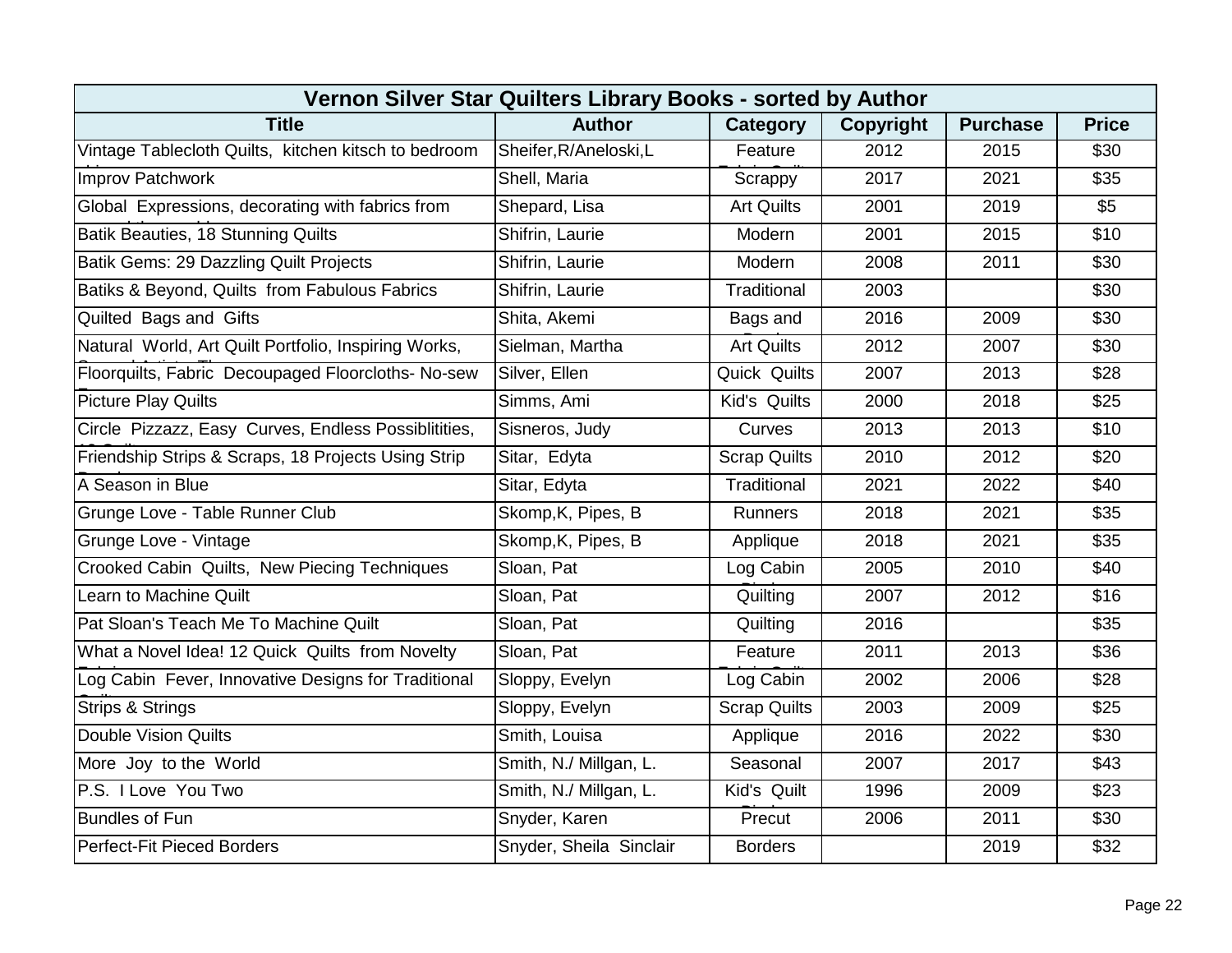| Vernon Silver Star Quilters Library Books - sorted by Author             |                            |                     |           |                 |              |  |  |  |
|--------------------------------------------------------------------------|----------------------------|---------------------|-----------|-----------------|--------------|--|--|--|
| <b>Title</b>                                                             | <b>Author</b>              | Category            | Copyright | <b>Purchase</b> | <b>Price</b> |  |  |  |
| Get Addicted To Free-Motion Quilting                                     | Snyder, Shelia Sinclair    | Quilting            | 2013      | 2016            | \$22         |  |  |  |
| Fast & Fun Machine Quilting                                              | Soltys, K, (Ed)            | Quilting            | 1997      | 2015            |              |  |  |  |
| Big Book of Fat-Quarter Quilts, The                                      | Soltys, Karen (ed)         | Precut              | 2016      | 2016            | \$10         |  |  |  |
| <b>Nature Trail</b>                                                      | Spargo                     | Modern              | 2018      | 2019            | \$30         |  |  |  |
| Nickel Quilts, Designs From 5" Scraps                                    | Speth, Pat/ Thode, C.      | scrappy             | 2002      | 2011            | \$40         |  |  |  |
| <b>Runners Etc.</b>                                                      | Squibb/ Jacobs             | Runner &            | 2009      | 2013            |              |  |  |  |
| <b>Runners Rock</b>                                                      | Squibb/ Jacobs             | Runner &            | 2013      | 2011            |              |  |  |  |
| Helen's Copy & Use Quilting Patterns                                     | Squire, Helen              | Quilting            | 2002      |                 | \$15         |  |  |  |
| Magical Machine Quilting & Embellishment                                 | Stangness, Lorraine        | Quilting            |           | 2019            | \$25         |  |  |  |
| Patchwork Table Runners                                                  | Stauffer, J./ Hatch, S.    | Runners &           | 2009      | 2013            | \$25         |  |  |  |
| <b>Weekend Scrap Quilting</b>                                            | Stauffer, J./ Hatch, S.    | <b>Scrap Quilts</b> | 2004      | 2016            | \$24         |  |  |  |
| Complete Photo Guide to Art Quilting, The                                | Stein, Susan               | <b>Art Quilts</b>   | 2012      | 2016            | \$28         |  |  |  |
| <b>New York Beauty</b>                                                   | Stone, Karen K.            | Paper Pieced        | 1995      | 2018            | \$5          |  |  |  |
| Layer Cake Recipe Book, Fast & Easy Quilts for 10"                       | Stout/Dell'Orco            | <b>Fat Quarter</b>  | 2008      | 2009            | \$20         |  |  |  |
| More Strip Clubbing, Using Jelly Rolls & 2 1/2"                          | Stout/Dell'Orco            | <b>Fat Quarter</b>  | 2007      | 2017            | \$40         |  |  |  |
| Strip Clubbing, Perfect for Jelly Rolls                                  | Stout/ Dell'Orco/ Zeigler/ | <b>Fat Quarter</b>  | 2007      | 2015            | \$20         |  |  |  |
| Sizzle 'n Pop, 6 Designs Using Bali Pops                                 | Stuart, Trish              | <b>Fat Quarter</b>  | 2009      | 2012            | \$30         |  |  |  |
| Undercover Strip, 6 Patterns for Strip Quilts & Bali                     | Stuart, Trish              | <b>Fat Quarter</b>  | 2008      | 2017            |              |  |  |  |
| Omiyage, Handmade Gifts from Fabric in the                               | Sudo, Jumiko               | Asian               | 2001      | 2010            | \$32         |  |  |  |
| <b>Fantasies and Flowers</b>                                             | Sudo, Kumiko               | Asian               | 1999      | 2015            | \$25         |  |  |  |
| Harmonies & Hurricanes, Color & Line in Japanese                         | Sudo, Kumiko               | Asian               | 1998      | 2012            | \$35         |  |  |  |
| Kake-Jiku                                                                | Sudo, Kumiko               | Asian               | 2006      | 2015            | \$33         |  |  |  |
| All the Blocks Are Geese                                                 | Suit, Mary Sue             | Traditional         |           | 2018            | \$32         |  |  |  |
| Crazy Eights, Fun with 8-Pointed Stars                                   | Suit, Mary Sue             | <b>Star Quilts</b>  | 2005      | 2009            | \$35         |  |  |  |
| Workshops from Quilt Skills, Australian Quilters' Guild Sullivan, C, ed. |                            | <b>Art Quilts</b>   | 1998      | 2011            | \$35         |  |  |  |
| Quilting in Black and White                                              | Sullivan, Susan (ed.)      | Feature             | 2012      | 2012            | \$26         |  |  |  |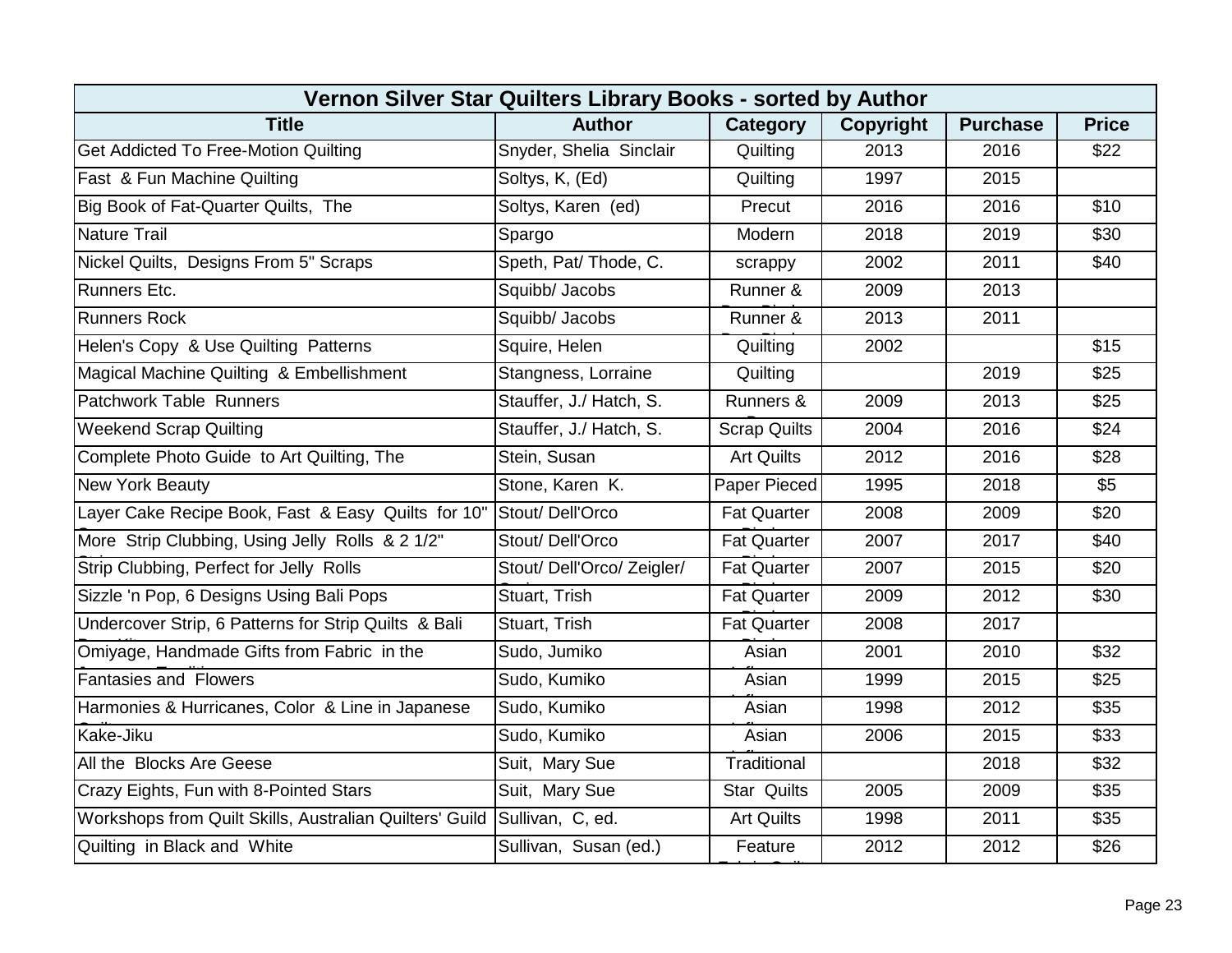| Vernon Silver Star Quilters Library Books - sorted by Author       |                        |                   |                  |                 |              |  |  |  |
|--------------------------------------------------------------------|------------------------|-------------------|------------------|-----------------|--------------|--|--|--|
| <b>Title</b>                                                       | <b>Author</b>          | Category          | <b>Copyright</b> | <b>Purchase</b> | <b>Price</b> |  |  |  |
| Market Fresh Quilts, 4 Quilt Designs                               | Tadd, Tammy            | Traditional       | 2004             | 2013            | \$28         |  |  |  |
| Quilt Style, Cool & Cozy Coverlets                                 | Tadd, Tammy            | Quick Quilts      | 2007             | 2017            | \$30         |  |  |  |
| Beautiful Blooms, Quilts & Cushions to Applique                    | Taylor Propst, Susan   | Applique          | 2008             | 2008            | \$36         |  |  |  |
| Deck the Halls: Quilts to Celebrate Christmas                      | Taylor, Cheryl Almgren | Seasonal          | 2009             | 2016            | \$39         |  |  |  |
| Templates for Applique (6 pieces)                                  | Taylor, June           | Equipment         |                  | 2018            | \$22         |  |  |  |
| Hooked on Feathers: Clever, No Backtracking                        | Terry, Sally           | Quilting          | 1987             | 2006            | \$25         |  |  |  |
| Inspired to Quilt, Creative Experiments In Art Quilt               | Testa, Melanie         | <b>Art Quilts</b> | 2009             | 2012            | \$30         |  |  |  |
| Magical Hexagons, Simple Steps to Dynamic Quilts                   | Thompson, Martha       | Modern            | 2002             | 2007            | \$36         |  |  |  |
| Fast & Free, Vol. 0.5, DVD, Beginner's Free Motion Thompson, Patsy |                        | Quilting          | 2008             | 2012            | \$28         |  |  |  |
| Fast & Free, Vol. 2, DVD, Innovative & Intriquing                  | Thompson, Patsy        | Quilting          | 2007             | 2012            | \$25         |  |  |  |
| Ruler Work For the Sit-Down Quilter DVD                            | Thompson, Patsy        | Quilting          | 2015             |                 | \$10         |  |  |  |
| Save the Selvages, The Ultimate Small Project Book Thompson, Sandy |                        | Runner &          | 2012             | 2007            | \$32         |  |  |  |
| Convergence Quilts, Mysterious, Magical, Easy &                    | Tims, Ricky            | Modern            | 2003             | 2011            | \$36         |  |  |  |
| Grand Finale, DVD, Machine Quilting & Finishing                    | Tims, Ricky            | Quilting          | 2005             | 2015            | \$40         |  |  |  |
| <b>Quilts From Paradise</b>                                        | Tomaszewski, Cynthia   | Applique          | 2009             | 2012            | \$30         |  |  |  |
| Tea In The Garden, Quilts for a Summer Afternoon                   | Tomaszewski, Cynthia   | Applique          | 2005             | 2010            | \$27         |  |  |  |
| <b>Design Essentials</b>                                           | Torrence, Lorraine     | <b>Art Quilts</b> | 2008             | 2015            | \$30         |  |  |  |
| <b>Shifting Perspectives</b>                                       | Torrence, Lorraine     | Modern            | 2006             | 2009            | \$22         |  |  |  |
| <b>Color-Blend Applique</b>                                        | Townswick, Jane        | Applique          | 2003             | 2020            | \$36         |  |  |  |
| Ruler: Hunter's Star, 5,6,7 & 8" Blocks                            | Tucker, Deb            | Equipment         |                  | 2012            | \$10         |  |  |  |
| Big Print Patchwork, Quilt Patterns for Large-Scale                | Turner, Sandy          | Feature           | 2013             | 2013            | \$25         |  |  |  |
| Row Quilts, Longitudes & Latitudes                                 | Vagts, C (ed)          | Modern            | 2014             |                 | \$28         |  |  |  |
| Quilt It As You Go                                                 | Vagts, Carolyn (ed.)   | Quilting          | 2013             |                 | \$10         |  |  |  |
| Learn To Make Quilted Mug Rugs                                     | Vagts, Carolyn S.      | Runners &         | 2017             | 2018            | \$25         |  |  |  |
| <b>Fantiful Quilts to Paper Piece</b>                              | Vosters, Wendy         | Paper Pieced      | 2005             | 2020            | \$32         |  |  |  |
| At Home with Country Quilts, 13 Patchwork Patterns                 | Wall, Cheryl           | Traditional       | 2012             | 2014            | \$25         |  |  |  |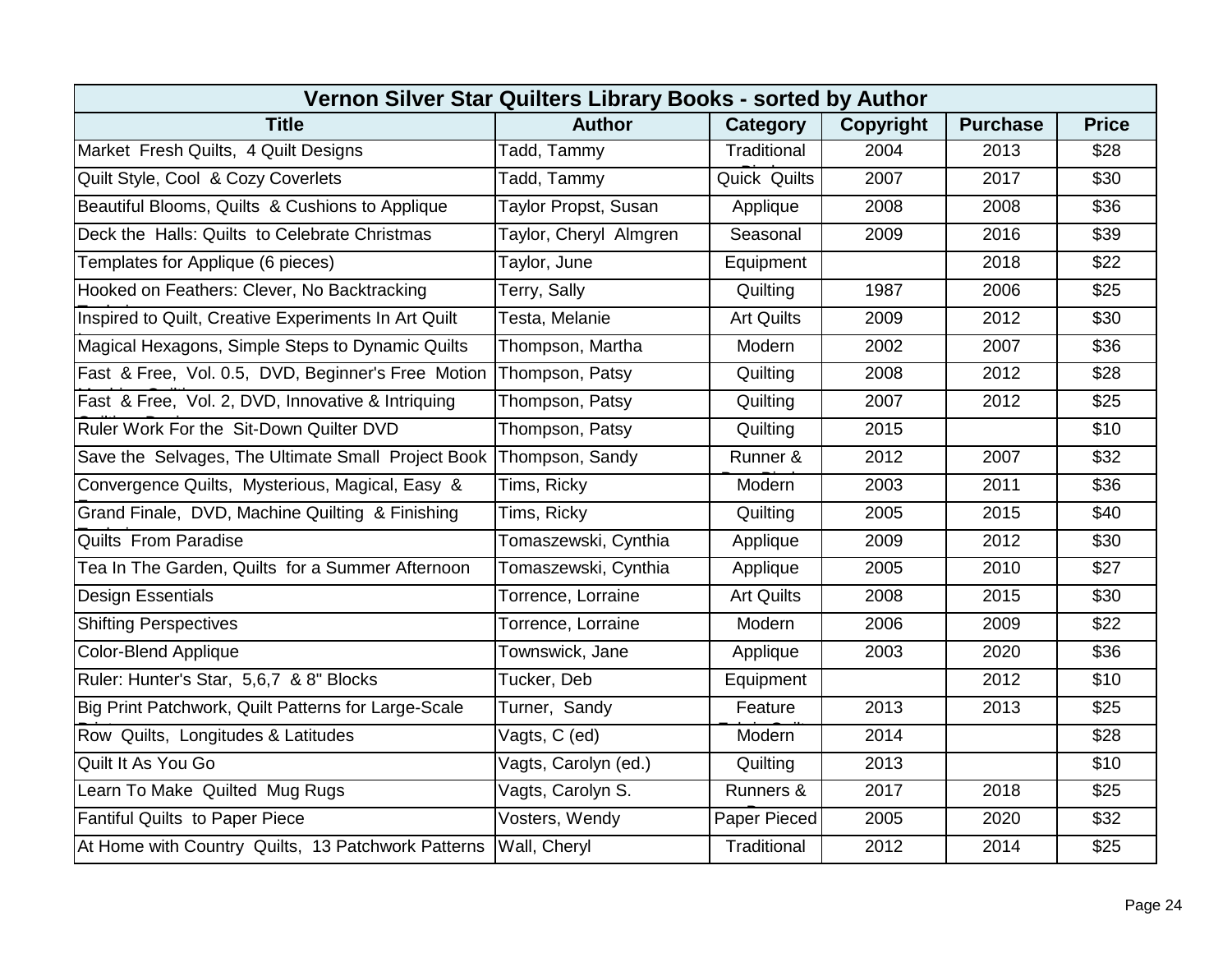| Vernon Silver Star Quilters Library Books - sorted by Author |                         |                     |                  |                 |              |  |
|--------------------------------------------------------------|-------------------------|---------------------|------------------|-----------------|--------------|--|
| <b>Title</b>                                                 | <b>Author</b>           | Category            | <b>Copyright</b> | <b>Purchase</b> | <b>Price</b> |  |
| Colorful Quilts for Fabric Lovers                            | Walsh, A/Burke, J       | Modern              | 2011             | 2014            | \$30         |  |
| <b>Free-Motion Meandering</b>                                | Walters, Angela         | Quilting            | 2017             | 2018            | \$33         |  |
| Free-Motion Quilting With Angela Walters                     | Walters, Angela         | Quilting            | 2012             | 2013            | \$27         |  |
| In the Studio With Angela Walters                            | Walters, Angela         | Quilting            | 2012             | 2012            | \$24         |  |
| Shape By Shape Collection 2                                  | Walters, Angela         | Quilting            | 2016             | 2022            | \$35         |  |
| Shape by Shape Collection 2: Free-Motion Quilting            | Walters, Angela         | Quilting            | 2016             | 2015            | \$30         |  |
| Shape by Shape Free-Motion Quilting With Angela              | Walters, Angela         | Quilting            | 2014             | 2010            | \$33         |  |
| Ultimate Guide to Machine Quilting, The                      | Walters, A. & C. Watson | Quilting            | 2016             |                 | \$43         |  |
| Beautiful Building Block Quilts, Improv. Quilts, 12          | Walton, Lisa            | Modern              | 2013             | 2014            | \$33         |  |
| Creative Curves Book, Curved Designs Without                 | Walton, Virginia A.     | Curve Binder        | 1997             | 2008            | \$17         |  |
| Creative Curves Book, Curved Desngs With                     | Walton, Virginia A.     | Equipment           |                  | 2019            | \$24         |  |
| <b>Creative Curves Ellipse Book</b>                          | Walton, Virginia A.     | Curve Binder        | 1997             | 2006            | \$27         |  |
| Slow Down, Curves Ahead                                      | Walton, Virginia A.     | Curve Binder        | 2004             | 2011            | \$30         |  |
| Sew, Slice, Spin & Sash                                      | Ward, Theresa           | <b>Fat Quarters</b> | 2016             | 2016            | \$32         |  |
| Sewing Pottery By Machine                                    | Warholic, Barbara       | Bags and            | 2011             | 2016            | \$25         |  |
| Fantastic Fabric Folding, Innovative Quilting Projects       | Wat, Rebecca            | Borders &           | 2000             | 2013            | \$25         |  |
| Out of the Box, Unleash Your Creativity Through              | Weidman, Mary Lou       | <b>Art Quilts</b>   | 2009             | 2011            | \$20         |  |
| Intuitive Color & Design                                     | Wells, Jean             | <b>Art Quilts</b>   | 2009             | 2010            | \$34         |  |
| Intuitive Color & Design: Updated 2nd edition                | Wells, Jean             | <b>Art Quilts</b>   | 2017             | 2018            | \$39         |  |
| Journey to Inspired Art Quilting                             | Wells, Jean             | <b>Art Quilts</b>   | 2012             | 2014            | \$22         |  |
| Machine Applique Made Easy                                   | Wells, Jean             | Applique            | 2005             | 2020            | \$10         |  |
| Through the Garden Gate                                      | Wells, Jean & Valori    | Applique            | 1999             | 2018            | \$28         |  |
| My Life In Fabric                                            | Wells, Valori           | <b>Art Quilts</b>   | 2014             | 2013            | \$25         |  |
| <b>Radiant New York Beauties</b>                             | Wells, Valori           | Paper Pieced        | 2003             | 2018            | \$20         |  |
| Stitch 'n Flip Quilts                                        | Wells, Valori           | Modern              | 2000             | 2001            | \$30         |  |
| Appliquilt for Christmas                                     | White, Tonee            | Seasonal            | 1995             | 2011            | \$27         |  |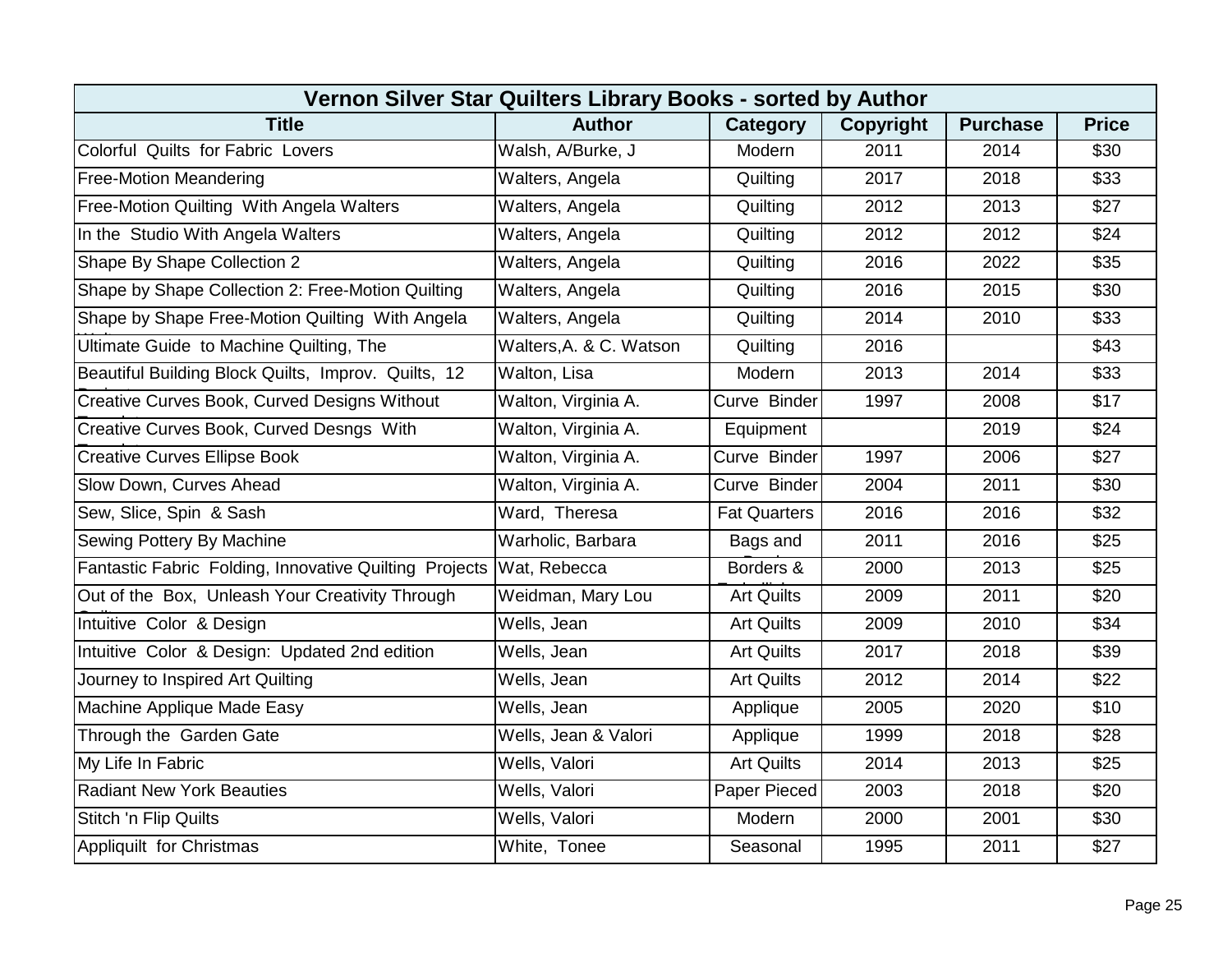| Vernon Silver Star Quilters Library Books - sorted by Author |                            |                     |                  |                 |              |  |
|--------------------------------------------------------------|----------------------------|---------------------|------------------|-----------------|--------------|--|
| <b>Title</b>                                                 | <b>Author</b>              | Category            | <b>Copyright</b> | <b>Purchase</b> | <b>Price</b> |  |
| Appliquilt in the Cabin                                      | White, Tonee               | Applique            | 2002             | 2018            | \$25         |  |
| <b>Thread Painting</b>                                       | Wiener, L.L.               | <b>Art Quilts</b>   | 2007             |                 | \$34         |  |
| Geometric Gems: quilts from diamonds, circles, and           | Wierzbicki, Cathy          | Modern              | 2010             | 2018            | \$30         |  |
| Quick and Easy Scrap Quilts                                  | Wilens, Patricia           | <b>Scrap Quilts</b> | 1995             | 2015            | \$5          |  |
| Quick & Colorful Quilts For Babies & Toddlers                | Wilkinson, Rosemary        | Kid's Quilts        | 2006             | 2017            | \$28         |  |
| Quick & Easy Projects for the Weekend Quilter                | Wilkinson, Rosemary        | Quick Quilts        | 2002             | 2018            | \$36         |  |
| Quick & Easy Projects for the Weekend Quilter                | <b>Wilkinson, Rosemary</b> | <b>Quick Quilts</b> | 2002             | 2018            | \$37         |  |
| Celtic Quilts, A New Look for Ancient Designs                | Williams, Beth Ann         | <b>Art Quilts</b>   | 2000             | 2013            | \$45         |  |
| Colorwash Bargello Quilts                                    | Williams, Beth Ann         | Colour              | 2001             | 2015            | \$30         |  |
| <b>Wild Blooms and Colorful Creatures</b>                    | Williams, Wendy            | Applique            | 2013             | 2022            | \$35         |  |
| <b>Fussy Cutters Club</b>                                    | Wilson, Angie              | Feature             | 2017             | 2022            | \$35         |  |
| 15 Minutes of Play, Improvisational Quilts                   | Wolfe, Victoria Findlay    | <b>Scrap Quilts</b> | 2012             | 2019            | \$43         |  |
| The Art of Manipulating Fabric                               | Wolff, Colette             | Reference           | 1996             | 2019            | \$30         |  |
| Color Play                                                   | Wolfram, Joen              | <b>Art Quilts</b>   | 2000             |                 | \$25         |  |
| Color Play 2nd Edition                                       | Wolfram, Joen              | Art quilts          | 2014             | 2019            | \$36         |  |
| <b>Adventures in Design</b>                                  | Wolfrom, Joen              | <b>Art Quilts</b>   | 2011             | 2018            | \$34         |  |
| Color Tool, 3-in-1, Color Guide, Value Finder,               | Wolfrom, Joen              | Equipment           |                  |                 | \$5          |  |
| Make Any Block Any Size                                      | Wolfrom, Joen              | Reference           | 1999             | 2018            | \$19         |  |
| Visual Coloring, A Foolproof Approach to Color-rich          | Wolfrom, Joen              | <b>Art Quilts</b>   | 2007             | 2010            | \$32         |  |
| A Garden Party of Quilts                                     | Wolfrom, Joen              | Traditional         | 2005             | 2022            | \$35         |  |
| Ruler: Starmaker 5, Instructions for Fan & Wedge             | Wood, Kaye                 | Equipment           | 1999             |                 |              |  |
| <b>Modern Blocks</b>                                         | Woods, Suzanne             | Modern              | 2011             | 2016            | \$31         |  |
| Scraps Inc.                                                  | Woods, Suzanne             | <b>Scrap Quilts</b> | 2014             | 2006            | \$30         |  |
| <b>Freemotion Quilting</b>                                   | Woodworth, Judy            | Quilting            | 2010             | 2013            | \$25         |  |
| Quilt Sashings & Settings: The basics and beyond             | Wright, Jean Ann           | Borders &           | 2012             | 2012            | \$25         |  |
| Memory Quilts in the Making                                  | Wyatt, N.                  | Traditional         | 1999             | 2018            | \$22         |  |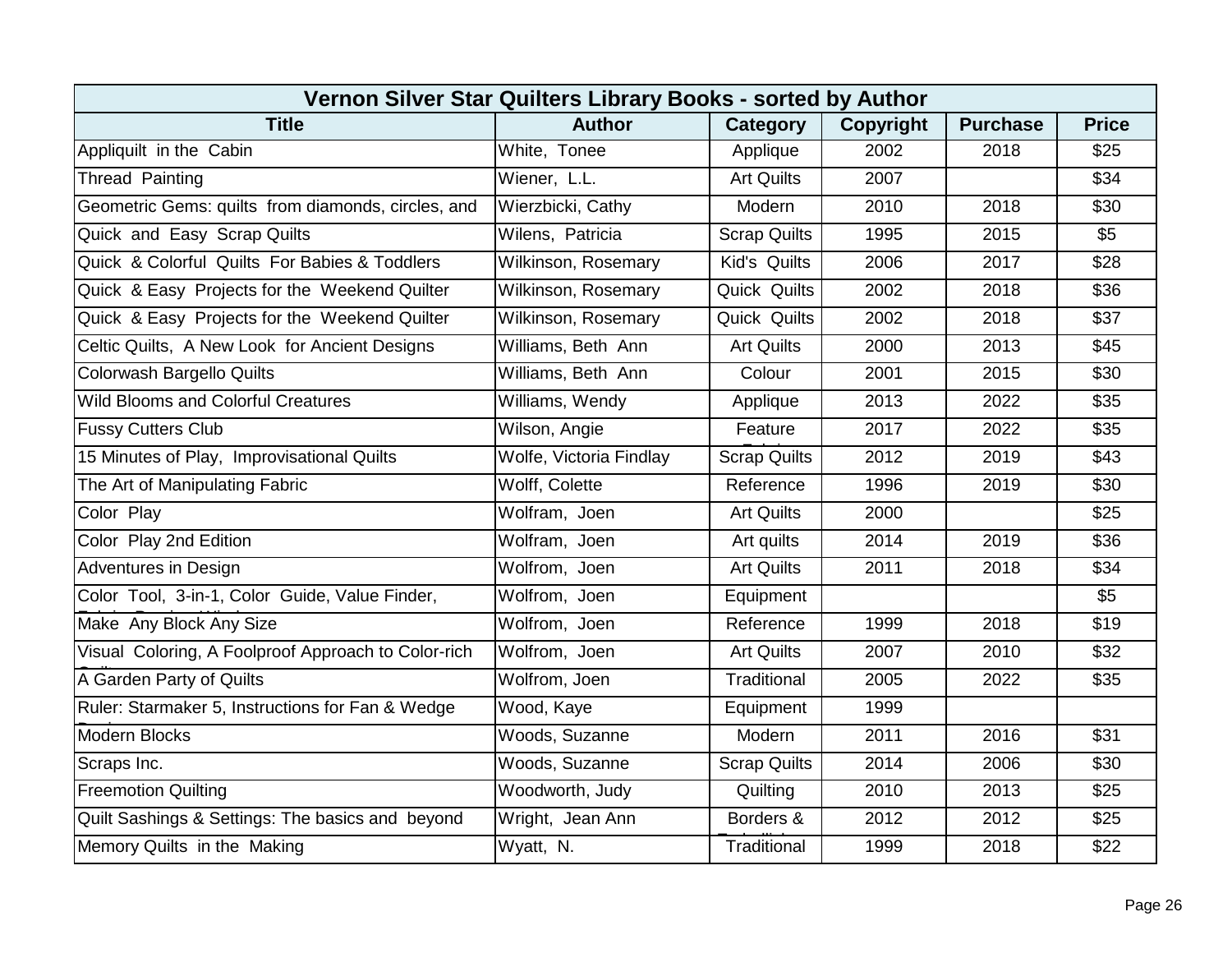| Vernon Silver Star Quilters Library Books - sorted by Author |                      |                     |           |                 |              |  |
|--------------------------------------------------------------|----------------------|---------------------|-----------|-----------------|--------------|--|
| <b>Title</b>                                                 | <b>Author</b>        | <b>Category</b>     | Copyright | <b>Purchase</b> | <b>Price</b> |  |
| Spotlight on Neutrals, Quilts & More for any Décor           | Wys, Pat             | Modern              | 2011      |                 | \$37         |  |
| <b>Mystical Quilts</b>                                       | Yenter, Jason        | Scrappy             | 2018      | 2021            | \$26         |  |
| Quilts of the Winter Solstice                                | Yenter, Jason        | Seasonal            | 2011      | 2011            | \$26         |  |
| <b>Modern Applique Illusions</b>                             | York, Casey          | Applique            | 2014      | 2021            | \$30         |  |
| New Lone Star Quilt Handbook                                 | Young, B./ Young, F. | Traditional         | 1989      |                 | \$30         |  |
| Landscape Quilts, Create Stunning Fabric Paintings           | Zieman, N/Sewell, N  | <b>Art Quilts</b>   | 2001      | 2012            | \$40         |  |
| A Needle Pulling Thread                                      |                      | Magazine            |           | 2020 #53        |              |  |
| A Needle Pulling Thread                                      |                      | Magazine            |           | 2020 #54        |              |  |
| A Needle Pulling Thread                                      |                      | Magazine            |           | 2021 #55        |              |  |
| A Needle Pulling Thread                                      |                      | Magazine            |           | 2021 #56        |              |  |
| A Needle Pulling Thread                                      |                      | magazinne           |           | 2022 #57        |              |  |
| A Needle Pulling Thread                                      |                      | magazine            |           | 2022 #58        |              |  |
| Angler 2, The: a quilter's tool for angles                   |                      | Equipment           |           |                 | \$35         |  |
| Canadian Quilter Autumn 2019                                 |                      | Magazines           |           | 2019            | \$40         |  |
| Canadian Quilter Summer 2019                                 |                      | Magazines           |           | 2019            | \$30         |  |
| Canadian Quilter Winter 2019                                 |                      | Magazines           |           | 2020            | \$26         |  |
| <b>Foundation Piecer</b>                                     |                      | Paper Pieced        | 2001      | 2018            | \$30         |  |
| Fun & Easy Scrap Quilting                                    |                      | <b>Scrap Quilts</b> |           | 2018            | \$38         |  |
| Kaleido-Ruler: 6" to 16" block size                          |                      | Equipment           |           | 2016            | \$30         |  |
| Once upon a time in X-Blocks Land 61/2" X-Block              |                      | Equipment           |           |                 | \$28         |  |
| <b>Quilter's Press Bars</b>                                  |                      | Equipment           |           |                 | \$36         |  |
| Quilting Arts Magazine August/September                      |                      | Magazines           |           | 2019            | \$23         |  |
| Quilting Arts Magazine December/January                      |                      | Magazines           |           | 2019            | \$10         |  |
| Quilting Arts Magazine February/March 2020                   |                      | Magazines           |           | 2020            | \$26         |  |
| Quilting Arts Magazine October/November                      |                      | Magazines           |           | 2019            | \$35         |  |
| Rag Quilt Scissors                                           |                      | Equipment           |           | 2009            | \$22         |  |